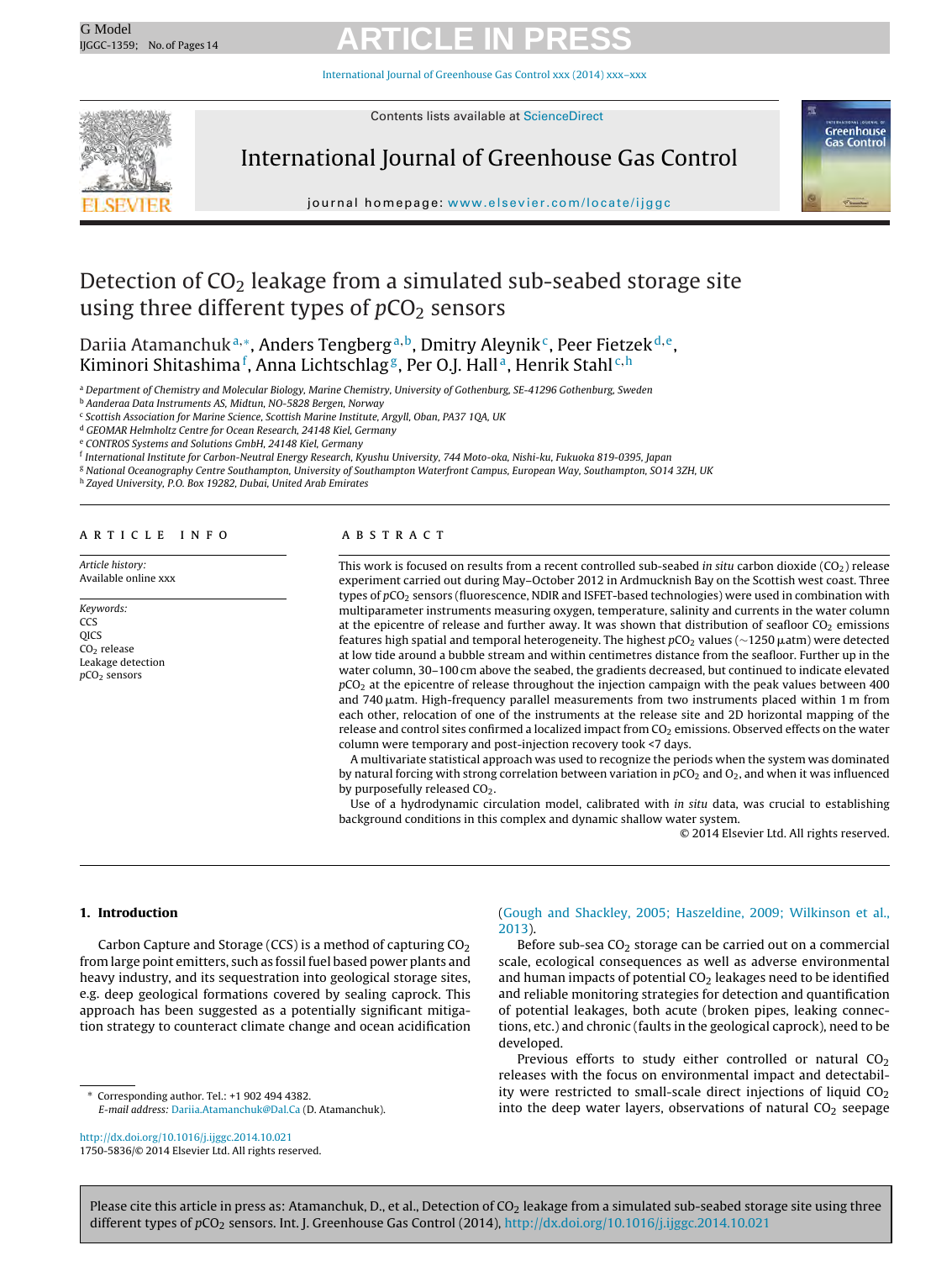#### 2 D. Atamanchuk et al. / International Journal of Greenhouse Gas Control xxx (2014) xxx–xxx

sites and model studies of the fate of released  $CO<sub>2</sub>$ . Small-scale liquid  $CO<sub>2</sub>$  injections were carried out in a series of experiments off the coast of California ([Brewer,](#page-12-0) [2003,](#page-12-0) [Brewer](#page-12-0) et [al.,](#page-12-0) [2004\),](#page-12-0) which later developed into the FOCE (Free Ocean  $CO<sub>2</sub>$  Enrichment) program ([Kirkwood](#page-12-0) et [al.,](#page-12-0) [2005,](#page-12-0) [2009;](#page-12-0) [Walz](#page-12-0) et [al.,](#page-12-0) [2008\).](#page-12-0) Natural marine  $CO<sub>2</sub>$  seepage sites, like the ones off the coast of Aeolian Islands Panarea and Vulcano, Southern Italy [\(Vizzini](#page-13-0) et [al.,](#page-13-0) [2010;](#page-13-0) [Caramanna](#page-13-0) et [al.,](#page-13-0) [2011;](#page-13-0) [Pearce](#page-13-0) et [al.,](#page-13-0) [2014\)](#page-13-0) and Ischia island, Gulf of Naples, Italy ([Hall-Spencer](#page-12-0) et [al.,](#page-12-0) [2008\),](#page-12-0) are widely and extensively studied in terms of assessment of  $CO<sub>2</sub>$  impacts to seawater chemistry and ecology. Modelling studies based on natural  $CO<sub>2</sub>$ releases inKagoshima Bay described physico-chemical processes of CO2 transformation in seawater ([Dissanayake](#page-12-0) et [al.,](#page-12-0) [2012\).](#page-12-0) Numerous models were developed to predict the behaviour of leaking  $CO<sub>2</sub>$ , purposefully stored under the seabed [\(Blackford](#page-12-0) et [al.,](#page-12-0) [2008;](#page-12-0) [Kano](#page-12-0) et [al.,](#page-12-0) [2010;](#page-12-0) [Dewar](#page-12-0) et [al.,](#page-12-0) [2013\),](#page-12-0) and as a consequence the rise of  $pCO<sub>2</sub>$  [\(Kano](#page-12-0) et [al.,](#page-12-0) [2009\)](#page-12-0) or the transformation pathways of released  $CO<sub>2</sub>$  in the deep ocean [\(Jeong](#page-12-0) et [al.,](#page-12-0) [2010\).](#page-12-0)

Within the NERC funded research project QICS (Quantifying and Monitoring Potential Ecosystem Impacts of Geological Carbon Storage) a large scale controlled in situ  $CO<sub>2</sub>$  sub-seabed release was conducted in Ardmucknish Bay, Scotland ([Fig.](#page-2-0) 1) in spring–summer of 2012, in order to make a simulation of a realistic  $CO<sub>2</sub>$  leakage event. An overview of the physical aspects of  $CO<sub>2</sub>$  migration through the sediment overburden and overlying water column, as well as of the ecological and biogeochemical impacts on the benthos, of this experiment were recently described in [Blackford](#page-12-0) et [al.](#page-12-0) [\(2014\).](#page-12-0)

This paper focuses on challenges and technical aspects of detecting  $CO<sub>2</sub>$  emissions in the overlying water from this shallow water release experiment, using three different types of  $pCO<sub>2</sub>$  sensors in combination with standard hydrographical instrumentation for additional properties of seawater.

In this study we address the following questions:

How much did the  $CO<sub>2</sub>$  release affect the  $pCO<sub>2</sub>$  in the water column at different distances from the source and how did it compare to background natural variability? What was the spatial and temporal heterogeneity of the  $CO<sub>2</sub>$  plume in the water column during the release, and how quick was the recovery after the termination of the release? What parameters need to be measured in order to explain and model the changes in the carbonate system caused by CO<sub>2</sub> release? Which technical solutions for monitoring systems at storage sites, fixed and movable, would allow detection and/or identification  $CO<sub>2</sub>$  leakages with the highest probability?

#### **2. Materials and methods**

### 2.1. Study site and  $CO<sub>2</sub>$  release experiment

The  $CO<sub>2</sub>$  release experiment (QICS) was carried out in Ardmucknish Bay, near Oban on the Scottish west coast ([Fig.](#page-2-0) 1, inset). After identification of a suitable site in the vicinity of the Scottish Association for Marine Science (SAMS, Dunstaffnage, Oban) [\(Taylor](#page-13-0) et [al.,](#page-13-0) [in](#page-13-0) [this](#page-13-0) [issue\),](#page-13-0) a thorough baseline survey was conducted during autumn of 2011 and in early 2012. The latter included a combination of acoustic surveys, sediment coring and diver-based characterization of background conditions prior to drilling and injection of  $CO<sub>2</sub>$ .

In the beginning of 2012 (February–April), a southerly facing borehole was drilled, using a directional drilling rig, through the bedrock and terminating 10 m horizontally into unconsolidated sediments 350 m offshore in the northern part of the bay ([Fig.](#page-3-0) 2a; see also <https://www.youtube.com/watch?v=bhmCGcEenjk> and Supplementary material: Video 1).

The  $CO<sub>2</sub>$  gas was released from a land-based container, through a 20 mm diameter welded stainless steel pipeline terminating in a 5 m long diffuser with multiple 0.5 mm perforations located 11 m below the seabed. The overlying water depth at the study site was 10–12 m depending on the tide. The injection phase started on May 17th and lasted for 37 days (day 0 to 36) until June 22nd, followed by the recovery period, until November 1st.  $CO<sub>2</sub>$  injection rates commenced at 10 kg CO<sub>2</sub> d<sup>-1</sup> at day 0, increasing to 83 kg CO<sub>2</sub> d<sup>-1</sup> by day 3, 150 kg CO<sub>2</sub> d<sup>-1</sup> at day 23 and 210 kg CO<sub>2</sub> d<sup>-1</sup> on day 33 [\(Fig.](#page-6-0) 3a). The total injected  $CO<sub>2</sub>$  amounted to 4.2 tonnes over the 37-day period.

Four zones with biogeochemically and ecologically similar characteristics were chosen: Zone 1(Z1) was the epicentre of the release; Z2 and Z3 were 25 and 75 m distant from the epicentre respectively; Z4 was the control site at 450 m from the epicentre [\(Fig.](#page-2-0) 1). All zones were situated along the 10 m isobath. During the release phase up to 35 (depending on the injection rate and tides) individual bubble streams were observed by scuba divers at the epicentre of the release (Z1) rising from the sediment into the water column above it ([https://www.youtube.com/watch?v=N](https://www.youtube.com/watch?v=N_CUdiI5_r4)\_CUdiI5\_r4 and Supplementary material: Video 2). The control site (Z4) was assumed to be unaffected by the  $CO<sub>2</sub>$  release. For further details on the experimental methodology see [Taylor](#page-13-0) et [al.](#page-13-0) [\(in](#page-13-0) [this](#page-13-0) [issue\).](#page-13-0)

#### 2.2. Instruments and sensors

Instruments' deployment and maintenance at the release site in Ardmucknish Bay during the experiment were undertaken by scuba diving, assuring precise positioning and handling of the equipment. Boat-deployed water column sampling and profiling (5 L Niskin bottle and SBE19 CTD from Seabird Inc.) was done from R/V Soel Mara using the onboard winch.

Tidal information and relevant weather data (solar radiation, wind speed and direction, precipitation and atmospheric pressure) were obtained at hourly interval from Poltips software and from the permanently installed weather stations at SAMS, and at nearby Dunstaffnage, respectively. To facilitate the wind pattern analysis, high resolution (2 km grid) Atmospheric WRF model was run over West Scotland for period of the  $CO<sub>2</sub>$  experiment.

In the work presented here data collected by four different types of instruments (a–d) was used (see [Table](#page-2-0) 1 for deployment details).

(a) A Seaguard® autonomous datalogger from Aanderaa Data Instruments, [www.aanderaa.com](http://www.aanderaa.com/), [\(Fig.](#page-3-0) 2b) was fitted with a single point Doppler Current Meter [\(Victoria,](#page-13-0) [2011\),](#page-13-0) a temperature and a conductivity/salinity probe, an oxygen optode [\(Tengberg](#page-13-0) et [al.,](#page-13-0)  $2006$ ) and a new type of  $pCO<sub>2</sub>$  optode recently described in [Atamanchuk](#page-12-0) et [al.](#page-12-0)  $(2014)$ . In short,  $CO<sub>2</sub>$  gas diffuses from the surrounding water through a gas-permeable membrane into the sensing layer of the  $pCO<sub>2</sub>$  optode, where as a consequence the pH is modified. The magnitude of pH change is correlated to the  $pCO<sub>2</sub>$  level outside the membrane. The embedded Dual Lifetime Referencing (DLR) material exhibits a pH dependent fluorescence change, which is detected as a phase shift value of returning red light. Response time ( $\tau_{63}$ ) is between 45 s (at 40 °C) and 4.5 min (at 0 °C). Observed precision of the sensors is  $\pm$ 2–3  $\mu$ atm and absolute accuracy is 2–75 µatm; better accuracy is achievable through *in situ* calibration. Stability of the sensors during long-term deployments was shown to be longer than seven months [\(Atamanchuk](#page-12-0) et [al.,](#page-12-0) [2014\).](#page-12-0)

The  $pCO<sub>2</sub>$  optode was calibrated before the deployment at 40 points (10  $pCO<sub>2</sub>$  concentrations and four temperatures) using a temperature controlled water bath that was bubbled with different gas mixtures. In addition the 3-D calibration plane was adjusted in situ using one-point referencing methodology ([Atamanchuk](#page-12-0) et [al.,](#page-12-0) [2014\)](#page-12-0) and a reference value from a water sample taken on day 14 of the release experiment. This value was assumed to represent the background  $pCO<sub>2</sub>$  even though it was taken before the actual measurements ofthe optode commenced (day 18). Following water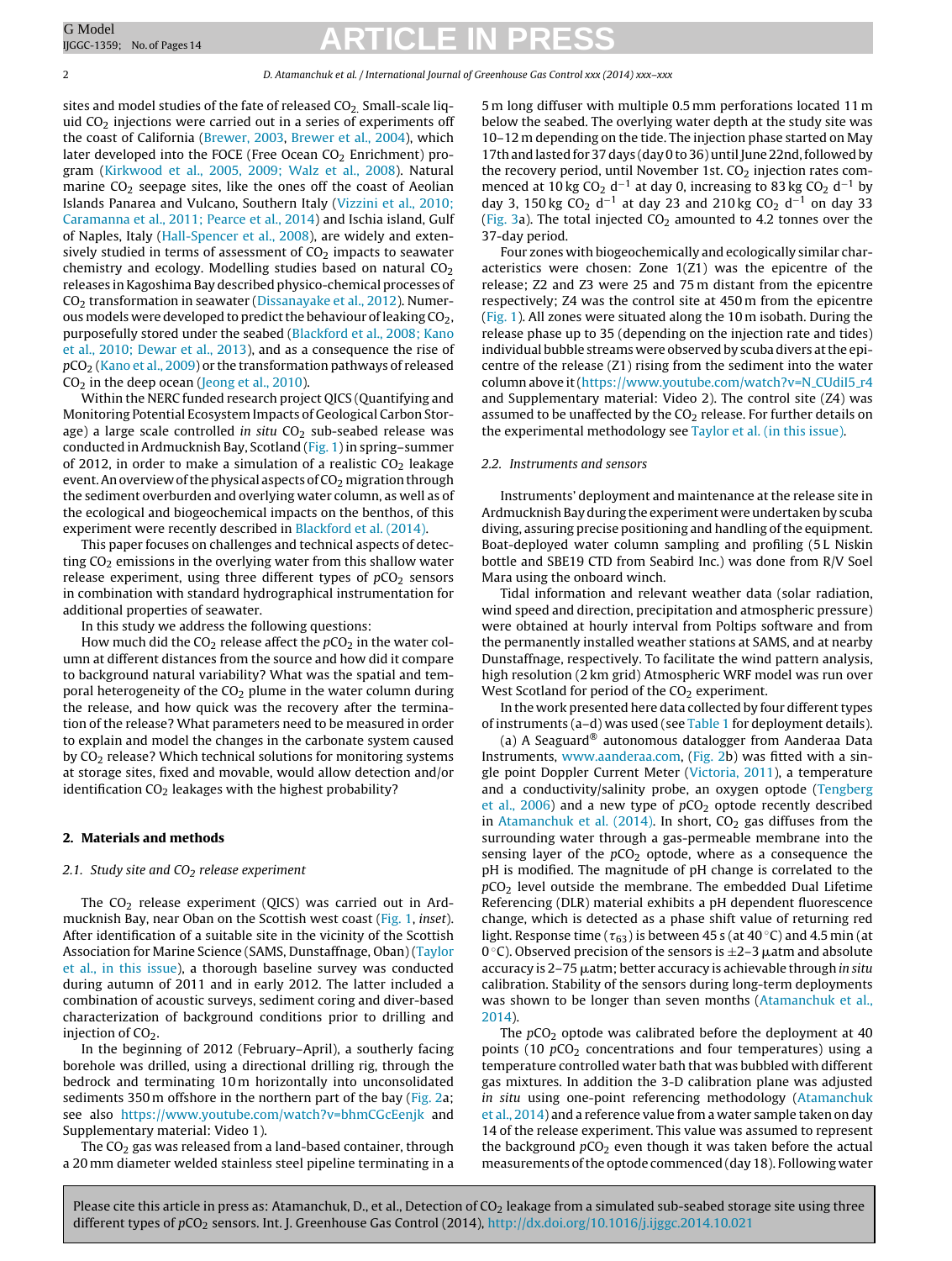D. Atamanchuk et al. / International Journal of Greenhouse Gas Control xxx (2014) xxx-xxx 3 3

<span id="page-2-0"></span>

Fig. 1. Satellite picture of Ardmucknish Bay ([https://maps.google.com](https://maps.google.com/)) where the release of CO<sub>2</sub> gas took place with indication of sampling sites (red circles) at Zones 1-4. Inset: The study site Ardmucknish Bay, Oban, Scotland on the map. (For interpretation of the references to colour in this figure legend, the reader is referred to the web version of this article.)

samples' data served as a reference for subsequent accuracy control ([Fig.](#page-7-0) 4a, [Table](#page-4-0) 2).

Based on factory specifications the absolute accuracies for data from other sensors presented here were estimated to be:  $\pm 1\%$  for current speed measurements,  $\pm 5^{\circ}$  for current direction,  $\pm 0.05^{\circ}$ C for temperature and  $\pm 0.05$  for salinity. The oxygen optode was saturation checked against atmospheric values in-between deployments; the absolute accuracy was estimated to be  $\pm 3\%$ .

None of the Seaguard® sensors demonstrated detectable drift (within sensor specifications) during the five-months period that

the instrument was used in this project, and no major bio-fouling was noticed at the five occasions that the instrument was lifted, cleaned and redeployed.

The Seaguard<sup>®</sup> instrument was anchored to the bottom by burying the housing halfway into the sediment ([Fig.](#page-3-0) 2b) with the sensors measuring every 15 min ∼30 cm above the seabed. The instrument was recovered, inspected for damages, cleaned, its data downloaded and it was subsequently redeployed at five separate occasions (Table 1) during the QICS experiment. Each time the instrument was redeployed, it was placed as close as possible to

#### **Table 1**

Summary of the deployments and instruments used in this study.

| Instrument deployment    | Measuring parameters                    | Period (dd.mm.)  | Zone            | Measurement position (cm) (above the seafloor) | Water depth (m) |
|--------------------------|-----------------------------------------|------------------|-----------------|------------------------------------------------|-----------------|
| Release phase            |                                         |                  |                 |                                                |                 |
| Seaguard <sub>-D1</sub>  | $pCO_2$ , $O_2$ , $C/T$                 | 04.06. to 12.06. | Z1              | 30                                             | $10 - 12$       |
| Seaguard_D2              | $pCO2, O2, C/T$ , currents              | 12.06. to 19.06. | Z1              | $30 - 40$                                      | $10 - 12$       |
| Seaguard_D3 <sup>a</sup> | $O2$ , C/T, currents                    | 19.06. to 22.06. | Z4              | $30 - 40$                                      | $11 - 13$       |
| ISFET_D1                 | $pCO2$ , T                              | 18.05. to 01.06. | Z1              | $3 - 5$                                        | $10 - 12$       |
| ISFET_D2                 | $pCO2$ , T                              | 05.06. to 25.06. | Z1              | $3 - 5$                                        | $10 - 12$       |
| CONTROS_D1               | $pCO2$ , $C/T/D$                        | 22.06.           | Z1 to Z4        | $0.3 - 1.8b$                                   | $9 - 11.5$      |
| RCM#419 <sub>-</sub> D1  | $C/T$ , currents                        | 09.05. to 18.06. | Z <sub>3</sub>  | ~80                                            | $11 - 13$       |
| Release/recovery phase   |                                         |                  |                 |                                                |                 |
| Seaguard <sub>-D4</sub>  | $pCO2$ , O <sub>2</sub> , C/T, currents | 22.06. to 29.06. | Z1              | $30 - 40$                                      | $10 - 12$       |
| RCM#419 <sub>-</sub> D2  | $C/T$ , current                         | 18.06. to 29.06. | Z4              | ~10                                            | $11 - 13$       |
| RCM#643_D2               | $C/T$ , current                         | 18.06. to 29.06. | BI <sup>c</sup> | ~10                                            | $25 - 27$       |
| Recovery phase           |                                         |                  |                 |                                                |                 |
| Seaguard <sub>-D5</sub>  | $pCO2, O2, C/T$ , currents              | 05.07. to 13.08. | Z1              | $30 - 40$                                      | $10 - 12$       |
| Seaguard <sub>-D6</sub>  | $pCO2, O2, C/T$ , currents              | 17.09. to 29.10. | Z1              | $30 - 40$                                      | $10 - 12$       |
| CONTROS_D2               | $pCO2$ , C/T/D                          | 27.06.           | Z1 to Z4        | $0.8 - 3.3b$                                   | $11.1 - 13.6$   |
| RCM#419_D3               | $C/T$ , current                         | 29.06. to 18.09. | Z4              | ~10                                            | $11 - 13$       |
| RCM#643 <sub>-</sub> D3  | $C/T$ , current                         | 29.06. to 18.09. | BI <sup>c</sup> | $~10^{-8}$                                     | $25 - 27$       |

<sup>a</sup>  $pCO<sub>2</sub>$  sensor's protection cap left resulting in no data.<br><sup>b</sup> Measurement depth during drifting measurements

Measurement depth during drifting measurements.

<sup>c</sup> Bay inlet.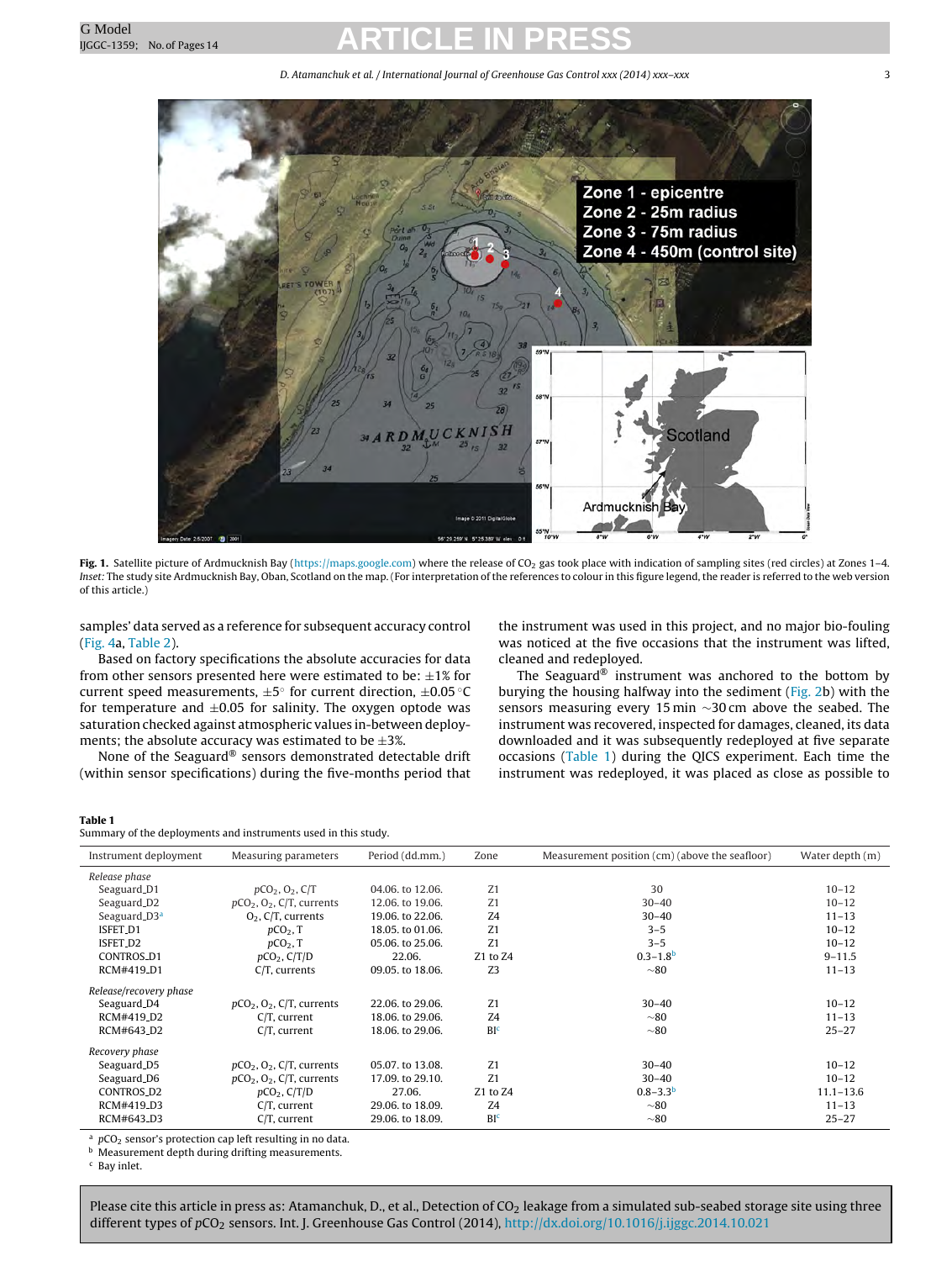4 D. Atamanchuk et al. / International Journal of Greenhouse Gas Control xxx (2014) xxx–xxx

<span id="page-3-0"></span>

Fig. 2. (a) Schematic of the QICS in situ release experiment indicating the relative locations (b and c) of the pCO<sub>2</sub> sensors used in this study; (b) Photo of Seaguard® (left) and ISFET (right)  $pCO_2$  sensors deployed in situ next to  $CO_2$  bubble streams. White arrows indicate positions of sensors on the instruments, 30 and 3 cm above the bottom, respectively; (c) Underwater photo of the towed CONTROS HydroC<sup>TM</sup>  $pCO<sub>2</sub>$  sensor.

the same location at the release site (Z1). Gaps in data recorded with the instrument during five months of the project was either due to servicing, when the instrument was taken out of the water for few hours, or because it was used in other projects, i.e. long gap between deployments four and five [\(Table](#page-2-0) 1, [Fig.](#page-7-0) 4). On one deployment (Seaguard D3, see [Table](#page-2-0) 1), the  $pCO<sub>2</sub>$  sensor protection cap was left on by mistake while deployed at Z4, and hence the data were excluded from further analysis.

(b) A cabled on-line ion-sensitive field-effect transistor (ISFET) based (e.g. [Shitashima](#page-12-0) and Kyo, [1998;](#page-12-0) Shitashima et [al.,](#page-12-0) [2002;](#page-12-0) [Martz](#page-12-0) et [al.,](#page-12-0) [2010\)](#page-12-0) pH/pCO<sub>2</sub> sensor [\(Shitashima](#page-12-0) et al., [2008;](#page-12-0) [Shitashima,](#page-12-0) [2010\)](#page-12-0) was deployed at the epicentre (Fig. 2b). The ISFET based pH sensor uses an ion-sensitive field-effect transistor as the pH electrode, and a chloride ion selective electrode (Cl-ISE) as the reference electrode. The ISFET is a semiconductor made of p-type silicon coated with  $SiO<sub>2</sub>$ , with  $Si<sub>3</sub>N<sub>4</sub>$  as the gate insulator surface that is the ion-sensing layer. In aqueous media, the interface potential between the reference electrode and the sensing layer is a function of the activity of the  $H^+$  ion, i.e. pH. The Cl-ISE is a pellet made of several metal chlorides having a response to the chloride ion, a major element in seawater. The electric potential of the Cl-ISE is stable in the seawater, since it has no inner electrolyte solution.

The devised pH sensor shows quick response time (  $\tau_{90}$  < 1 s) with high accuracy ( $\pm$  0.005 pH).

The principle of  $pCO<sub>2</sub>$  measurement using ISFET-pH technology is as follows. Both the ISFET-pH electrode and the Cl-ISE of the pH sensor are sealed in a unit with a gas permeable membrane whose inside is filled with inner electrolyte solution with 1.5% of NaCl. The pH sensor can measure changes in  $pCO<sub>2</sub>$  from changes in the pH of the inner solution, which is caused by penetration of  $CO<sub>2</sub>$ through the membrane. An amorphous Teflon membrane (Teflon  $AF^{TM}$ ) manufactured by DuPont was used as the gas permeable membrane. The in situ (3000 m depth, 1.8 °C) response time ( $\tau_{90})$ for detecting changes in  $pCO<sub>2</sub>$  was <60 s ([Shitashima](#page-12-0) et [al.,](#page-12-0) [2013\).](#page-12-0) Response time of ISFET sensor at the conditions of this experiment was not estimated.

The  $pCO<sub>2</sub>$  sensor data were calibrated in situ on day 2 of the gas release and on day 5–6 using baseline values. In situ calibration involved correction of an existing laboratory calibration of the  $pH/pCO<sub>2</sub>$  sensor (not shown in this paper) and the data (depth, temperature, salinity and  $A_T$ ) of reference bottom water samples (see Section  $2.3$ ). Since background  $pCO<sub>2</sub>$  showed daily oscillation, we determined a linear regression of the raw  $pCO<sub>2</sub>$  sensor data vs. calculated baseline  $pCO<sub>2</sub>$  data, which was used for correction of all the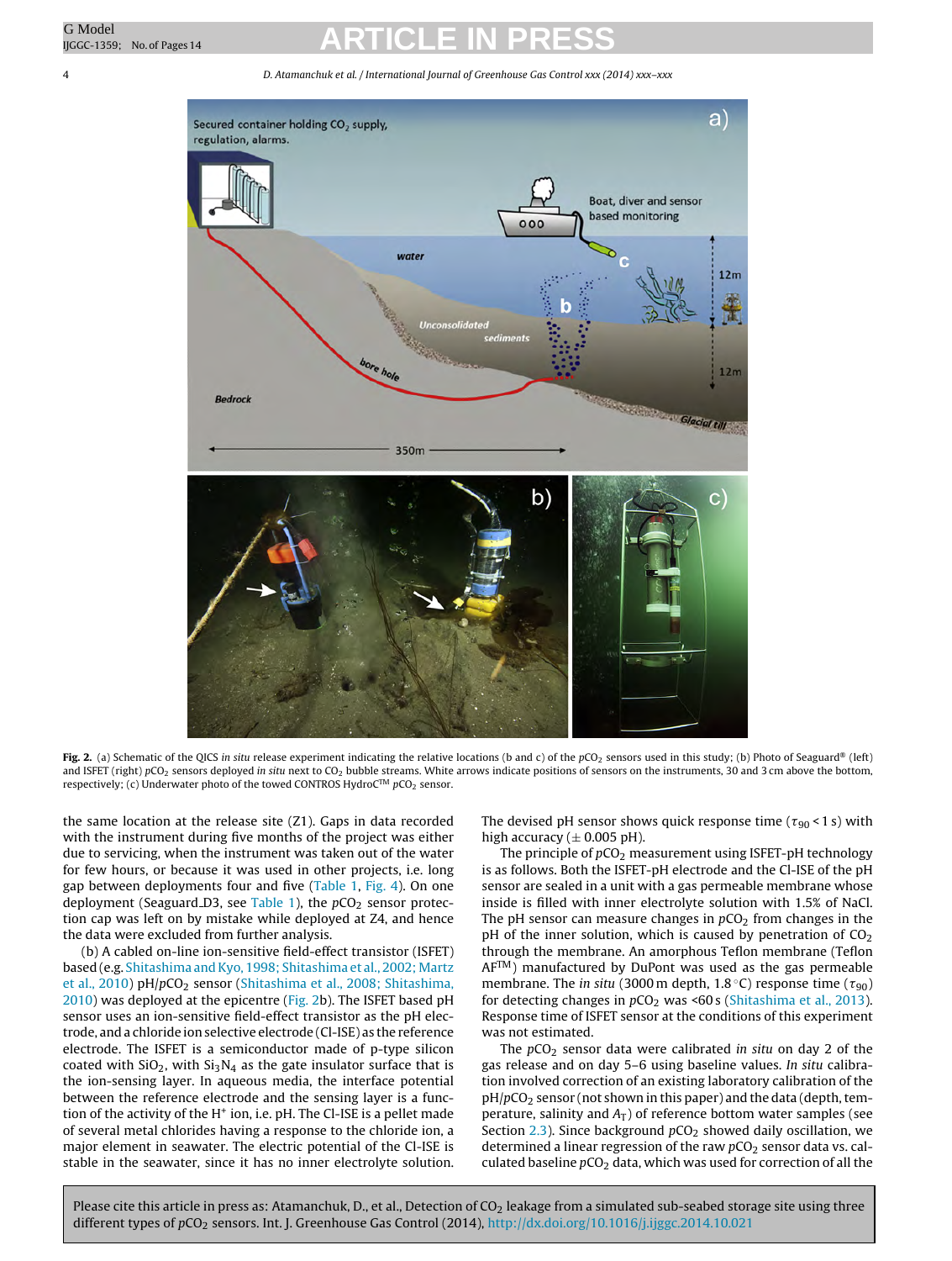<span id="page-4-0"></span>raw ISFET-pCO<sub>2</sub> data before presenting it here [\(Shitashima](#page-12-0) et [al.,](#page-12-0) [2013\).](#page-12-0)

(c) A Hydro $C^{TM}$  – CO<sub>2</sub> sensor from CONTROS Systems and Solutions, GmbH, [www.contros.eu](http://www.contros.eu/) [\(Saderne](#page-12-0) et [al.,](#page-12-0) [2013,](#page-12-0) [Fiedler](#page-12-0) et [al.,](#page-12-0) [2013,](#page-12-0) [Fietzek](#page-12-0) et [al.,](#page-12-0) [2014\)](#page-12-0) was deployed twice for profiling and towed measurements in the water column ([Table](#page-2-0) 1). Data for 2D  $pCO<sub>2</sub>$  mapping of the sites Z1 through Z4 was collected during the final day of the gas release (day 36) and 5 days after the gas was switched off (day 41). The sensor was towed behind the vessel at 0.1–0.2 knts ∼1 m above the bottom along transect from Z1 to Z4. In between the different zones it was heaved and veered by winch at 0.1 m/s.

The HydroC<sup>TM</sup> determines the  $pCO<sub>2</sub>$  in water at an accuracy of better than  $\pm$  1% by NDIR absorption measurements within an internal headspace realized by means of a flat membrane equilibrator ([Fietzek](#page-12-0) et [al.,](#page-12-0) [2014\).](#page-12-0) The sensor was factory calibrated in water just before and after the two deployments at an in situ temperature of 11 °C for a range of 200–1700  $\mu$ atm [\(Fietzek](#page-12-0) et [al.,](#page-12-0) [2014\).](#page-12-0) The field data was drift corrected by considering the information from the regular sensor zeroings as well as the pre- and the post-deployment calibration of the sensor. Data was processed as described in [Fietzek](#page-12-0) et [al.](#page-12-0) [\(2014\),](#page-12-0) with the transformation of the two polynomials being carried out based on sensor runtime. All sensor zeroings and subsequent 5 min flush intervals were removed from the data set for response time determination and correction [\(Fiedler](#page-12-0) et [al.,](#page-12-0) [2013\).](#page-12-0) The sensor's response times were determined automatically from the recovery of the corrected  $pCO<sub>2</sub>$  signals within the flush intervals, neglecting the initial  $pCO<sub>2</sub>$  values representing gas mixing artefacts within the internal gas stream [\(Fiedler](#page-12-0) et [al.,](#page-12-0) [2013\).](#page-12-0) An average response time ( $\tau_{63}$ ) of 84 s with a standard deviation of  $\pm$  4.2 s was derived from a total of six flush intervals during deployment. Since the sensor only experienced a maximum temperature difference of 1 ◦C between all sensor zeroings and the maximum deployment depth was less than 15 m, both temperature and depth influence on the response time were neglected and a constant response time was assumed for further processing. Using a numerical inversion algorithm the data was finally corrected for the time-lag influence caused by the sensor's time constant [\(Miloshevich](#page-12-0) et [al.,](#page-12-0) [2004\).](#page-12-0) Different averaging methods were applied to the data prior to the response time correction depending on whether the correction was used to enhance temporal resolution of events or to minimize noise amplification caused by the processing algorithm.

(d) To obtain more background data on currents, salinity and temperature two RCM9 instruments from Aanderaa Data Instruments, [www.aanderaa.com,](http://www.aanderaa.com/) were also deployed and relocated in the area at several occasions ([Table](#page-2-0) 1).

### 2.3. Discrete water samples

For values of dissolved inorganic carbon (DIC) and total alkalinity  $(A_T)$  in the bottom water a series of discrete samples was collected by boat in 5L Niskin bottles 1 m above the bottom (Table 2). These samples were analysed for DIC and  $A_T$  in the lab using standard techniques. For DIC analysis samples were measured with an Apollo SciTech DIC analyzer (AS-C3), which uses a LI-COR  $CO<sub>2</sub>/H<sub>2</sub>O$  (LI-7000) infrared analyser to detect the  $CO<sub>2</sub>$ released from the samples after acidification with a  $10\%$  H<sub>3</sub>PO<sub>4</sub> solution. Precision of DIC measurements was calculated as the standard deviation between four and five readings of the same sample and the average value was  $3.3 \mu$ mol kg SW<sup>-1</sup>. Potentiometric titration and subsequent Gran evaluation was used for  $A<sub>T</sub>$  samples ([Dickson](#page-12-0) et [al.,](#page-12-0) [2003\).](#page-12-0) Since  $A<sub>T</sub>$  samples were run without duplicates, precision of the method was calculated as a standard deviation between the readings of Certified Reference Material (CRM) during the day of analysis and was estimated to be 2.8  $\mu$ mol kg SW<sup>-1</sup>. Accuracies of both DIC and  $A_T$  measurements were set to 0.5  $\mu$ mol kg SW<sup>-1</sup> by regular analysis of CRM. For comparison with in situ sensor data, the DIC and  $A_T$  data were converted into  $pCO_2$  with an overall uncertainly of  $\pm 10$   $\mu$ atm using the CO2SYS software [\(Lewis](#page-12-0) [and](#page-12-0) [Wallace,](#page-12-0) [1998\)](#page-12-0) using in situ temperature and salinity from SBE19 CTD.

### 2.4. Multivariate data analysis

Recorded data from the Seaguard® of  $CO<sub>2</sub>$  release rate, gas release rates, tidal oscillations and meteorological parameters such as air and water temperature, wind direction and speed, precipitation and atmospheric pressure, was used for multivariate data analysis using SIMCA 13 software (Umetrics AB, [www.umetrics.](http://www.umetrics.com/) [com\)](http://www.umetrics.com/). First, a Principal Component Analysis (PCA) was applied to each deployment dataset (Seaguard D1-D2, D4-D6) to identify dependencies between the variables, such as  $pCO<sub>2</sub>$ , oxygen, salinity, temperature, gas release rate (where applicable), tidal conditions and meteorological parameters. PCA usually serves for initial inspection of data for outliers, identifying significance of each factor based on a simple analysis tools (scatter and loadings plots, coefficients list, etc). After comparison of the patterns for the gas

#### **Table 2**

Summary of the reference  $pCO_2$  data derived from discrete water samples at Z1 and Z4 vs. that measured by HydroC<sup>TM</sup>,  $pCO_2$  optode and ISFET-based  $pCO_2$  sensor at Z1. Number in brackets (in %) represents a relative change of the measured value against the baseline value at Z1, and the baseline value at Z4 (control) against the value at Z1 (epicentre).

| Date (dd.mm.)/<br>Day of experiment | Baseline values                       |                          | $HydroCTM$ peak                   | Optode $(\mu atm)$ | $ISFET(\mu atm)$         | Tide     | $CO2$ release | Water samples        |
|-------------------------------------|---------------------------------------|--------------------------|-----------------------------------|--------------------|--------------------------|----------|---------------|----------------------|
|                                     | Water samples<br>at $Z1$ ( $\mu$ atm) | HydroCTM<br>(µatm)       | values $(\mu atm)$                |                    |                          |          |               | at $Z4$ ( $\mu$ atm) |
| 31.05. day 14                       | 369                                   |                          |                                   |                    | 461 (+25%)               | Low      | Yes           | $375 (+1.6%)$        |
| 18.06. day 32                       | 362                                   |                          |                                   | $390 (+7.7%)$      | 671 (+85%)               | Low      | Yes           | $345 (-4.7%)$        |
| 22.06. day 36 (morning)             | $\overline{\phantom{m}}$              | 367 <sup>a</sup>         | 508(+38%) 538(+47%)               | Ξ.                 | 846 (+131%)              | High-low | Yes           |                      |
| 22.06. day 36 (afternoon)           | -                                     | 362 <sup>a</sup>         | 479(+32%) 504(+39%)<br>737(+104%) |                    | 807 (+123%)              | Low-high | Yes           |                      |
| 27.06. day 41 (morning)             | 348                                   |                          |                                   | 397 (+14%)         |                          | Low-high | No            | $376 (+8%)$          |
| 27.06. day 41(afternoon)            | $\overline{\phantom{m}}$              | 368 <sup>a</sup>         |                                   | $377 (+2.5%)$      | $\overline{\phantom{m}}$ | High-low | No            |                      |
| 11.07. day 55                       | 349                                   | $\overline{\phantom{0}}$ |                                   | $380^{b}$ (+8.9%)  | $\qquad \qquad$          | High     | No            | $360 (+3.2%)$        |
| 18.09. day 90                       | 373                                   |                          |                                   | $342 (-8.3%)$      |                          | Low      | No            | $335(-10\%)$         |

<sup>a</sup> Data resembles averaged baseline values excluding peak values.

**b** Data indicates the value measured closest to the time of water sampling for referencing.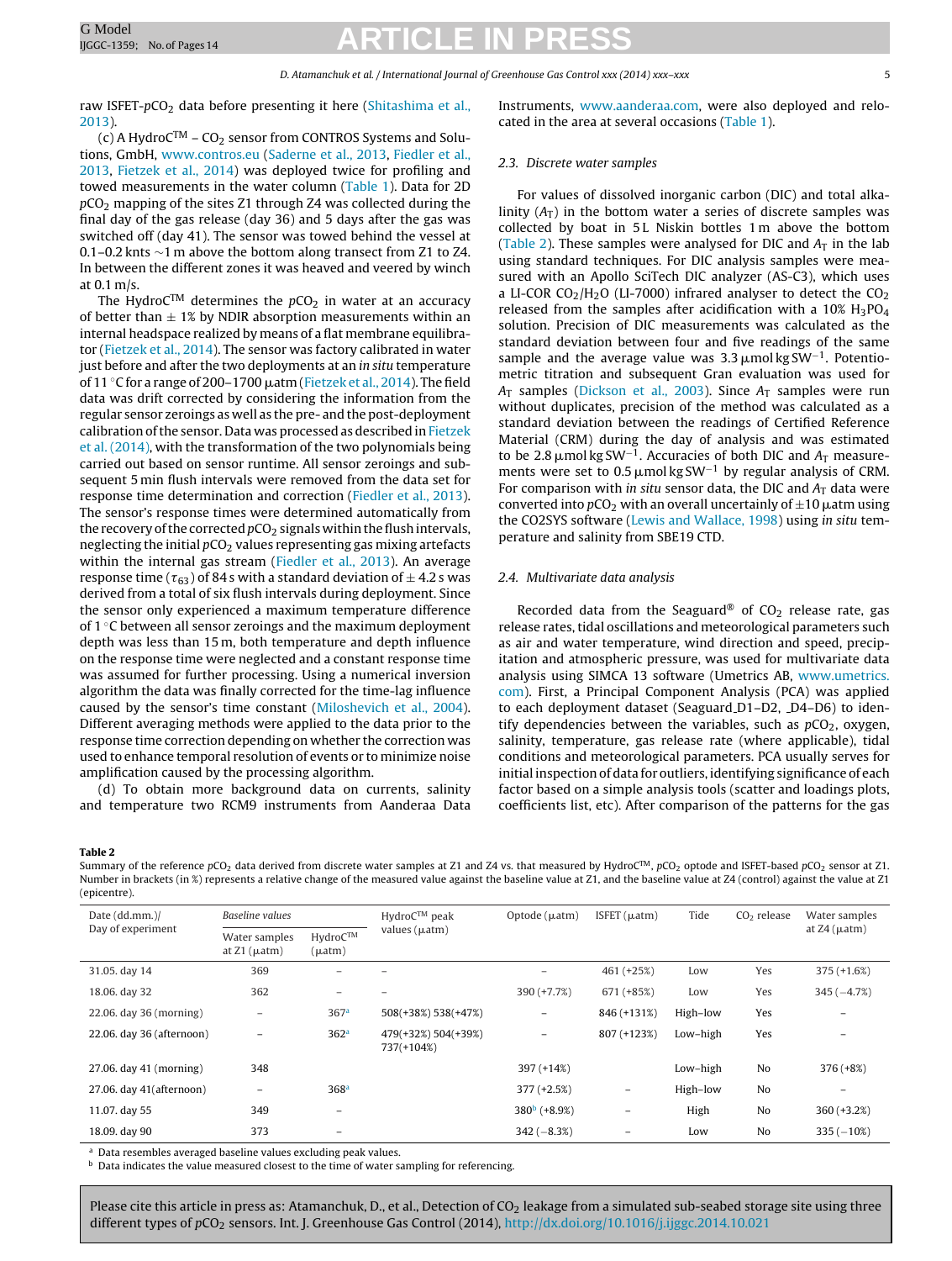6 D. Atamanchuk et al. / International Journal of Greenhouse Gas Control xxx (2014) xxx–xxx

release phase and recovery phase, conclusions about the response of the system to external  $CO<sub>2</sub>$  supply were made.

Based on the outcome from PCA, a Partial Least Squares (PLS) regression model was used to identify parameters, which contributed significantly to  $pCO<sub>2</sub>$  and oxygen variations both during the gas release (Seaguard D1, D2, D4-release) and after it was cut off (Seaguard D4-recovery, LD5, LD6). A supervised PLS model aimed to put  $pCO<sub>2</sub>$  and oxygen variations into a context of their correlation with each other and the relation to other parameters. For this  $pCO<sub>2</sub>$  and oxygen parameters were assigned in the model as Y variables or result variables, which depend on X variables, i.e. other measured parameters.

#### 2.5. Hydrodynamic modelling

High resolution unstructured grid hydrodynamic model for Loch Etive and Ardmucknish bay, developed at SAMS [\(Aleynik](#page-12-0) et [al.,](#page-12-0) [2012\),](#page-12-0) was used for modelling of the hydrodynamic conditions at the site. A major advantage of the Finite Volume Community Ocean Model (FVCOM) used here, is in its geometric flexibility, making it a suitable solution for hydrographical modelling along complex coastlines and bathymetry, such as off the West coast of Scotland. The model consists of 6601 horizontal non-overlapping triangular elements and 3776 vertices, with enhanced horizontal resolution (22 m) in the narrows and over the sills (Connel, Bon Awe). At the  $CO<sub>2</sub>$  release site, the model has an effective resolution of 120–180 m. In the vertical dimension, the model consists of 11 terrain following layers. FVCOM is a primitive-equation, free-surface, hydrostatic model described in detail in [Chen](#page-12-0) et [al.](#page-12-0) [\(2003\).](#page-12-0) A model simulation was performed using real-world data–laterally it was forced with a set of CTD data from fixed platforms deployed around Ardmucknish Bay. Tidal forcing was calculated with 6 major tidal harmonics (M2, S2, N2, K2, O1, K1) for the nearest port in Oban, and the meteo-forcing parameters (short-wave and net heat flux, precipitation/evaporation, atmospheric pressure) have been derived from the Met-Office weather station at Dunstaffnage. Freshwater runoff was compiled using a lagged precipitation rate over the catchment area. The forecast parameters of the model include surface elevation, temperature, salinity, current velocity and with the dye-CO<sub>2</sub> module [\(Blackford](#page-12-0) et [al.,](#page-12-0) [2013\)](#page-12-0) prediction of several components of the carbonate system  $-$  DIC concentration, pH and  $pCO<sub>2</sub>$ in seawater – is also possible (see Supplementary material).

### **3. Results**

### 3.1.  $pCO<sub>2</sub>$  during gas release

[Fig.](#page-6-0) 3a presents details of  $pCO<sub>2</sub>$  changes during the release phase, continuously measured with the two different independent sensors systems, i.e.  $pCO<sub>2</sub>$  optode and ISFET- $pCO<sub>2</sub>$ , along with the tidal conditions and gas release rates. [Fig.](#page-6-0) 3b shows  $pCO<sub>2</sub>$  variations measured with optode and ISFET- $pCO<sub>2</sub>$  in correlation with tidal circulation. Correlation between  $pCO<sub>2</sub>$  values measured by optode, Hydro $C^{TM}$ –CO<sub>2</sub> sensor, ISFET-based sensor and water samples data is given in the [Table](#page-4-0) 2. [Fig.](#page-6-0) 3c highlights the redeployment of Seaguard<sup>®</sup> instrument at the release site and related to this event changes in  $pCO<sub>2</sub>$  and oxygen time-series.

A strong dependency between low tide and  $pCO<sub>2</sub>$  optode measurements was observed and is highlighted below in Section [3.4.](#page-7-0) A tidal relation was also visible from the ISFET based  $pH/pCO<sub>2</sub>$  sensor deployed about 1 m away from the Seaguard® ([Fig.](#page-6-0) 3b). This sensor was placed ∼3 cm above the seafloor, at the rim of one of the pockmark actively venting  $CO<sub>2</sub>$ . Although having very similar baseline values, e.g. 356 $\pm$ 4  $\mu$ atm for ISFET- $p$ CO $_2$  sensor and 369 $\pm$ 7  $\mu$ atm for  $pCO_2$  optode during days 18–21 of  $CO_2$  release, the ISFET- $pCO_2$ sensor showed generally higher amplitude  $pCO<sub>2</sub>$  peaks during low

tide (up to 420–900  $\mu$ atm) comparing to the corresponding peaks from the  $pCO_2$  optode (up to 400–580  $\mu$ atm). Most of the tidally induced  $pCO<sub>2</sub>$  peaks from both the optode and ISFET sensors did concur, but not always ([Fig.](#page-6-0) 3b).

The tidal  $pCO<sub>2</sub>$  peaks were not reflected at all in the data from discrete water samples collected randomly ∼1 m above the seabed of the bubbling area in Z1. The water samples showed approximate baseline levels for  $pCO<sub>2</sub>$  at the release and resembled baseline levels at the control site within  $\pm$  5–8% variation. Values of peak concentrations appeared as up to 131% higher above the baseline [\(Table](#page-4-0) 2). For example, water sample values showed 362  $\mu$ atm on day 32, while optode and ISFET- $p$ CO $_2$  detected 390 and 671  $\mu$ atm, respectively.

Steep vertical and horizontal  $pCO<sub>2</sub>$  gradients were observed while towing the CONTROS HydroC<sup>™</sup> sensor  $\sim$ 1 m above the bottom from Z1 to Z4 on day 36, the last day of the gas release. At the Z4 (control site) the sensor measured a  $pCO_2$  of  $368 \pm 2$   $\mu$ atm without significant spatial heterogeneity. For Z2 and Z3 the same values were obtained, 363 $\pm$ 2  $\mu$ atm, which were of comparable magnitude to those at the control site. When measuring closer to the epicentre in Z1, baseline values at the same depth were  $367 \pm 1$   $\mu$  atm and  $362 \pm 2$   $\mu$  atm in the morning and the afternoon, respectively. Sharp  $pCO_2$  peaks of as high as 540  $\mu$ atm and 740  $\mu$ atm in the morning and the afternoon respectively, which corresponded to 47% and 104% higher above the baseline values (day 36, [Table](#page-4-0) 2), were observed when the sensor was towed through the area with active venting of  $CO<sub>2</sub>$ , i.e. within the 'footprint' of the gas release ([Fig.](#page-8-0) 5a shows the afternoon data). At the same time ISFET- $p$ CO<sub>2</sub> recorded 800–850  $\mu$ atm closer to the bottom. Later during the same day, the  $pCO<sub>2</sub>$  optode recorded  $\sim$ 570  $\mu$ atm pCO $_2$  30 cm above the seabed and the ISFET-pCO $_2$  sensor showed as high as 1250  $\mu$ atm at 3 cm above the seabed. The fact that HydroC<sup>TM</sup> detected higher peak values in the afternoon correlates with the tide dependency observed by the sensors deployed on the seabed. Low tide occurred at the site in conjunction with the afternoon measurements as can be seen in the lower water depth of [Fig.](#page-8-0) 5a compared to [Fig.](#page-8-0) 5b, which shows a transect of the same area obtained during high tide.

At two occasions distinct peaks in the Hydro $C^{TM}$  signal even suggest detection of ascending gas bubbles in the water column (one example depicted in [Fig.](#page-8-0) 5a at around 14:32). This observation was underlined by visual evidence of gas bubbles at the water surface around the same time. Moreover, the towed Hydro $C^{TM}$ measurements showed distinct  $pCO<sub>2</sub>$  differences between the sur-face water and the bottom water (see [Fig.](#page-8-0) 5b). It could be observed that these differences were influenced by tides and currents as they contributed to mixing of the entire water column within the experimental area, thus affecting the observed gradients (data not shown here).

### 3.2.  $pCO<sub>2</sub>$  during recovery period

ISFET- $pCO<sub>2</sub>$  sensor showed values, which approached the background level, starting already from day 35 (one day before the gas was shut off) and levelled off at  $\sim$ 350  $\mu$ atm on day 37. Actual release of  $CO<sub>2</sub>$  gas was stopped after day 36, which was followed by decline in the  $pCO<sub>2</sub>$  concentrations at the epicentre as detected by  $pCO<sub>2</sub>$  optode [\(Fig.](#page-9-0) 6). Within 7 days after terminating the gas flow,  $pCO<sub>2</sub>$  values had reached stable baseline partial pressure of  $\sim$ 345–355  $\mu$ atm. The post-injection recovery pattern was also sup-ported by data from discrete water samples [\(Table](#page-4-0) 2): DIC and  $A_T$ values increased by 75 and 105  $\mu$ mol kg SW<sup>-1</sup> and stabilized at the levels of 2095 and 2213  $\mu$ mol kg SW<sup>-1</sup>, respectively [\(Fig.](#page-9-0) 6). As the relative increase in  $A_T$  is higher than the increase in DIC, pH shifts to higher values indicating a decrease in  $pCO<sub>2</sub>$ . In Z1 the HydroC<sup>TM</sup>  $p$ CO $_2$  sensor measured on average 368 $\pm$ 2  $\mu$ atm  $\sim$ 1 m above the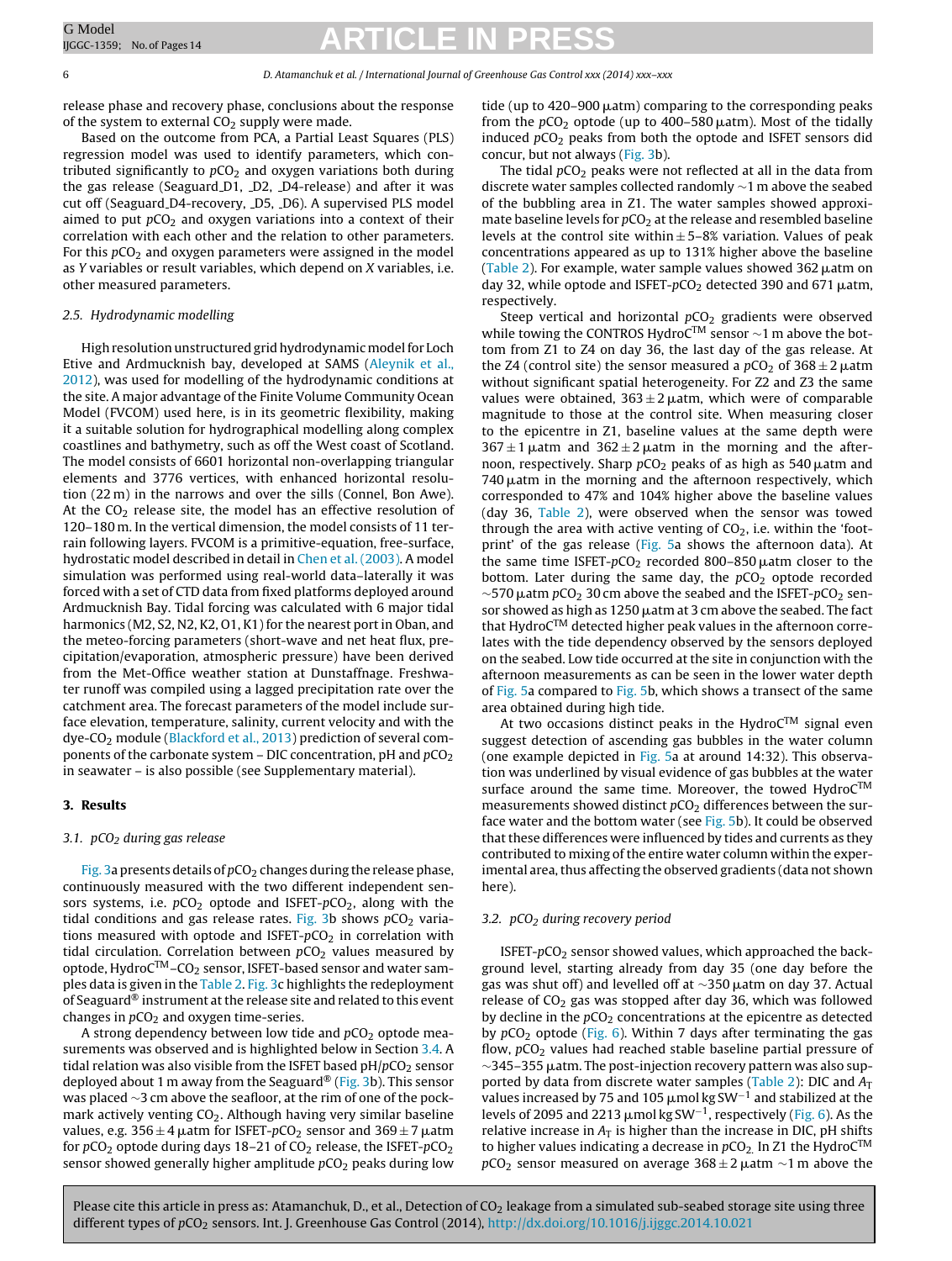<span id="page-6-0"></span>

D. Atamanchuk et al. / International Journal of Greenhouse Gas Control xxx (2014) xxx–xxx 7

Fig. 3. Summary of data collected during the QICS campaign.(a) period of CO<sub>2</sub> release:  $pCO_2$  data from optode (black line) is compared to ISFET-  $pCO_2$  sensor (red) with respect to tidal variability (blue) and mass flow rate of CO<sub>2</sub> release (violet). Drop in the massflow rate between the days 35 and 36 was due to freezing of the system, which delivered CO<sub>2</sub>; (b) correlation between the peaks in pCO<sub>2</sub> optode and ISFET-pCO<sub>2</sub> data and tidal circulation at Z1 during the release; (c) pCO<sub>2</sub> and oxygen time-series recorded during two deployments of the Seaguard® at the release site (Z1). A gap on day 26 indicates recovery and redeployment of the instrument. Spikes on both time-series are attributed to tidal cycles at the site. (For interpretation of the references to colour in this figure legend, the reader is referred to the web version of this article.)

bottom on the fifth day of recovery (day 41, [Fig.](#page-8-0) 5b). With measured  $p$ CO $_2$  values of 369  $\pm$  2  $\mu$ atm, 368  $\pm$  2  $\mu$ atm and 370  $\pm$  1  $\mu$ atm for zones Z2, Z3 and Z4 respectively no significant spatial variation was detectable.

After recovery to background values, the partial pressure measured by the  $pCO_2$  optode typically oscillated with  $\pm 30 \mu$ atm around mean value of  $\sim$ 360µatm. Comparison with the water samples from Z1 showed the difference in the values within  $\pm$  8-9% (day 55 and 90, [Table](#page-4-0) 2). However, between August 2nd and 4th  $p$ CO $_2$  levels increased significantly with  $\sim$ 100  $\mu$ atm or  $\sim$ 28% compared to background values. A similar event happened during August 8th–9th and resulted in an additional rise in  $pCO<sub>2</sub>$  with  $\sim$ 70  $\mu$ atm or  $\sim$ 19% compared to background [\(Fig.](#page-7-0) 4a). Both these occasions coincided with distinct changes in the general circulation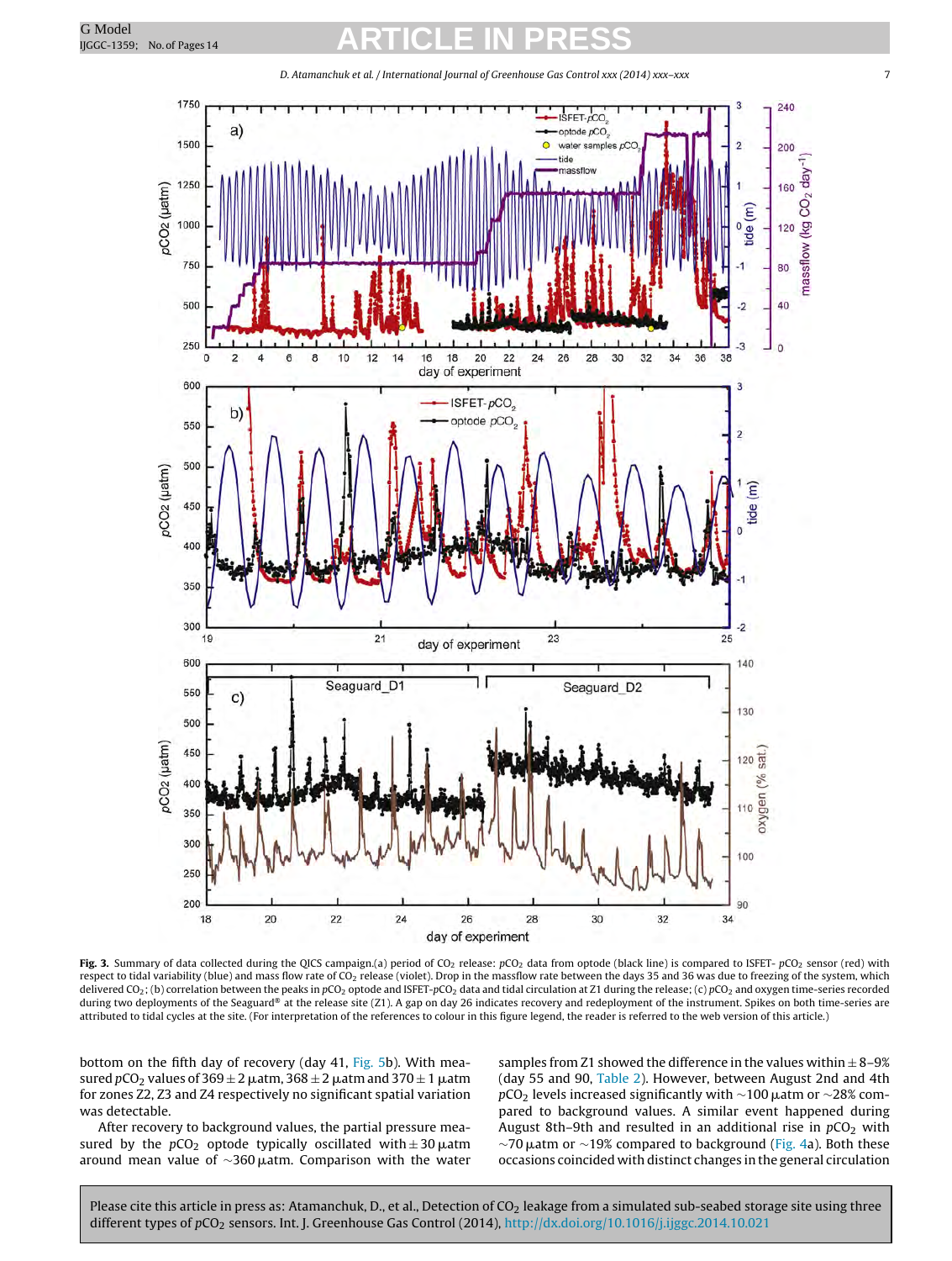<span id="page-7-0"></span>8 D. Atamanchuk et al. / International Journal of Greenhouse Gas Control xxx (2014) xxx–xxx



Fig. 4. Seaguard® data over June-October 2012. (a) pCO<sub>2</sub> and oxygen with a marked period of gas release, and (b) temperature and salinity time-series recorded at the release site (Z1). Yellow circles in (a) indicate pCO<sub>2</sub> data calculated from water samples analyzed for DIC and A<sub>T</sub>. Gaps in the data are due to service of Seaguard® instrument or its use in a different project. (For interpretation of the references to colour in this figure legend, the reader is referred to the web version of this article.)

pattern and in the direction of the water flow, as recorded by the current meters on the Seaguard® and the RCM instruments (see Section [3.5\).](#page-8-0)

### 3.3. Background parameters (temperature, salinity, currents and oxygen)

Results from June to October 2012, when the Seaguard® instrument was deployed, are presented in Fig. 4. The clear influence of tides is visible in most of the data. Temperature varied between 9.9 and 14.3 ℃ and followed the general seasonal pattern with increasing temperatures from May to August and slowly decreasing through September–October to 12.5 ◦C. Depending on tidal conditions temperature changed within  $\pm 1$  °C. Recorded temperature time-series showed negative spikes at low tide during September–October, and positive spikes during June–August, meaning higher temperature at the surface during summer.

Salinity varied between 25.7 and 33.8 with tidally induced salinity oscillations in the order of 1–5, and with higher amplitudes during the final September–October deployment. It is worth to notice that water in Ardmucknish Bay was freshening by river discharge, and salinity gradually decreased from 33.4 to 32.5 during June–October (Fig. 4b)

Currents were strongly affected by the tidal circulation. They varied between 0 and 40.5 cm/s with an overall average of  $3.3 \text{ cm s}^{-1}$ . The relatively weak average current speed reflects the position of the instrument close to the bottom. The Doppler Current Sensor of the Seaguard® was positioned about 40 cm above the seabed, which is likely to be close to the logarithmic boundary layer. The two other recording current meters ([Table](#page-2-0) 1) where positioned in frames ∼80 cm above the seabed. These instruments recorded somewhat higher average current speeds, 4.8 cm s−<sup>1</sup> (RCM#643) and 3.6 cm s−<sup>1</sup> (RCM#419) respectively, from May–September. Measurements from the current meters were used to calibrate and validate the circulation model used in this study.

Oxygen varied between 60% and 127% air saturation (Fig. 4a) in the bottom water. Especially in the beginning of June a combination of tides and primary production/consumption could lead to 40% changes in air saturation in some hours. There was a general decrease in the average air saturation from ∼105% in the beginning of June to ∼85% in the end of October.

Oxygen saturation time-series during post-injection period showed moderate daily oscillations correlating with tidal circulation in the bay. The amplitude of these oscillations where higher during June–August, governed by primary production and availability of solar radiation at that period. In September–October the amplitude of oscillations was two to three times lower, and mainly controlled by temperature changes at the bottom due to tidal circulation. At that period, surface water was colder than near the bottom, implying lower temperature and higher oxygen concentration at low tide.

### 3.4. Multivariate analysis

PCA analysis of the collected data showed a poor correlation between weather parameters, such as wind speed and direction, precipitation, PAR and air temperature, and variations in  $pCO_2$ , oxygen, salinity, temperature, currents in the bottom water and tidal activity. Hence weather data was excluded from further evaluation.

A supervised PLS model for each of the five Seaguard® deploy-ments in Z1 [\(Table](#page-2-0) 1) showed correlation between the variations of oxygen and  $pCO<sub>2</sub>$  in particular, and between the variations of oxygen and  $pCO<sub>2</sub>$  and the other measured parameters (salinity, temperature and tides) in general. At the time when the Seaguard<sup>®</sup> was deployed at the epicentre (Seaguard D1, D2, D4-release) of gas release, a strong correlation between peaks in  $pCO<sub>2</sub>$  and low tide was observed, and appeared as equally distanced from origo (centre point) variables in the scatter plot ([Fig.](#page-9-0) 7a). No clear correlation in the pair  $pCO<sub>2</sub>$ -oxygen was identified when the external source of  $CO<sub>2</sub>$  was in operation during gas release.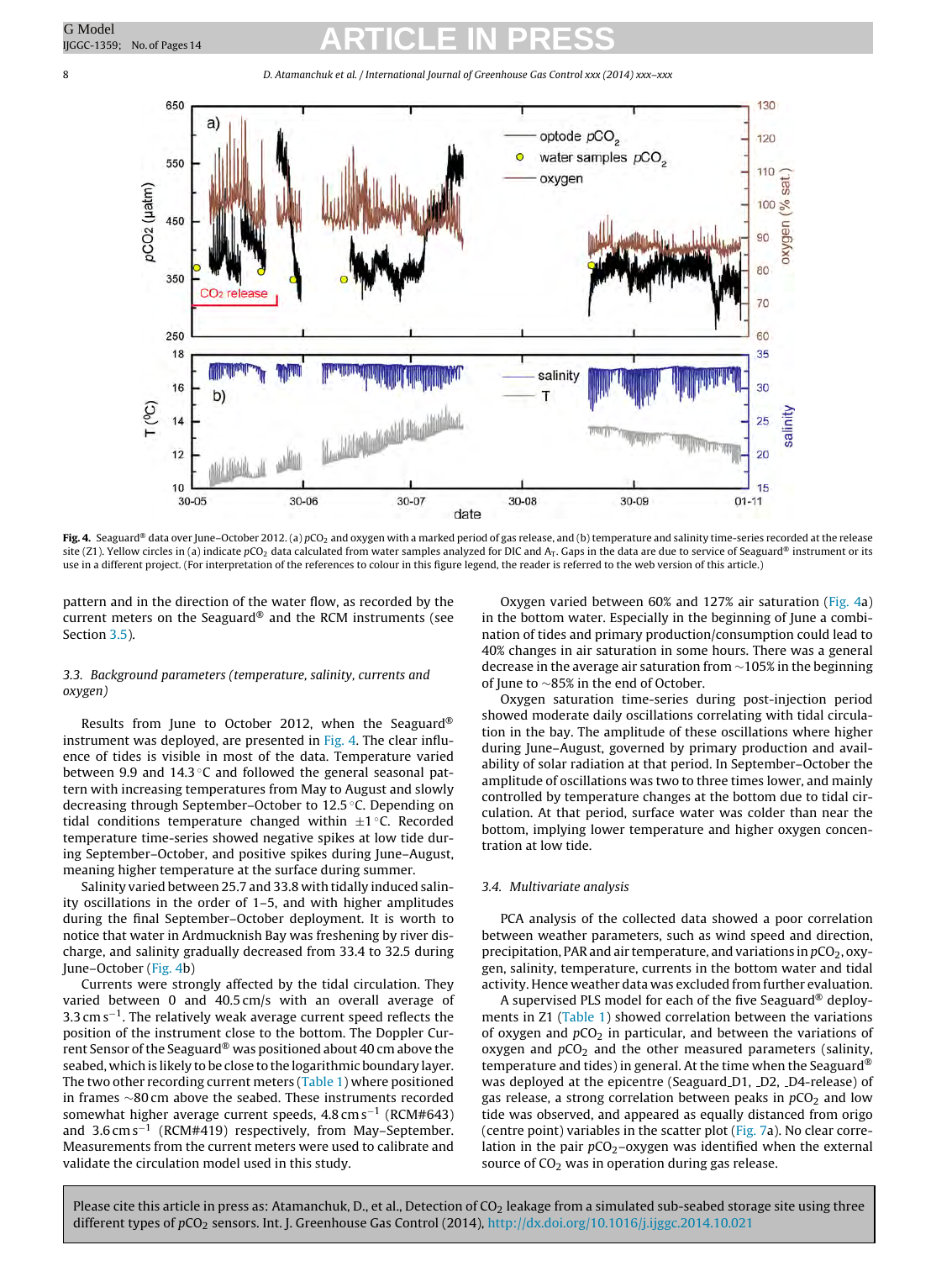<span id="page-8-0"></span>

Fig. 5. pCO<sub>2</sub> data obtained from the HydroC<sup>™</sup> along with depth information (a) while drifting over the release area Z1 on day 36 and (b) after the gas release ended on day 41. Note the different scales for pCO<sub>2</sub>. In both plots the processed measured pCO<sub>2</sub> signal is shown along with the averaged data (moving average of approx. 12 s width within the upper plot and approx. 30 s within the lower plot respectively) that served as an input to the iterative determination of the response time (RT) corrected pCO<sub>2</sub> time-series.

Multivariate analysis of post-injection deployments (Seaguard D4-D6), in contrary, revealed a clear negative correlation between  $pCO<sub>2</sub>$  and oxygen variations, while connection to the tidal cycle weakened [\(Fig.](#page-9-0) 7b).

### 3.5. Water circulation in Ardmucknish Bay: recorded velocity regime

The dominating circulation pattern at the release site is determined by a combination of coastline, bathymetry, tides and, to a lower extent, by the wind pattern. A jet current heading toward the NW coast of the Ardmucknish bay is formed at each tidal cycle on the ebb stage. When the leading edge of the tidal 'bora' (a train of internal waves set at the tidal front) reaches shallower water the flow splits into a pair of smaller cyclonic and antic-cyclonic 'eddies', which decay when approaching the opposite shore.

The progressive vector diagrams calculated from the velocity records of the three current meters deployed at different distances from the impact site Z1 demonstrate the shift in direction and smaller variations in intensity of the general flow, which confined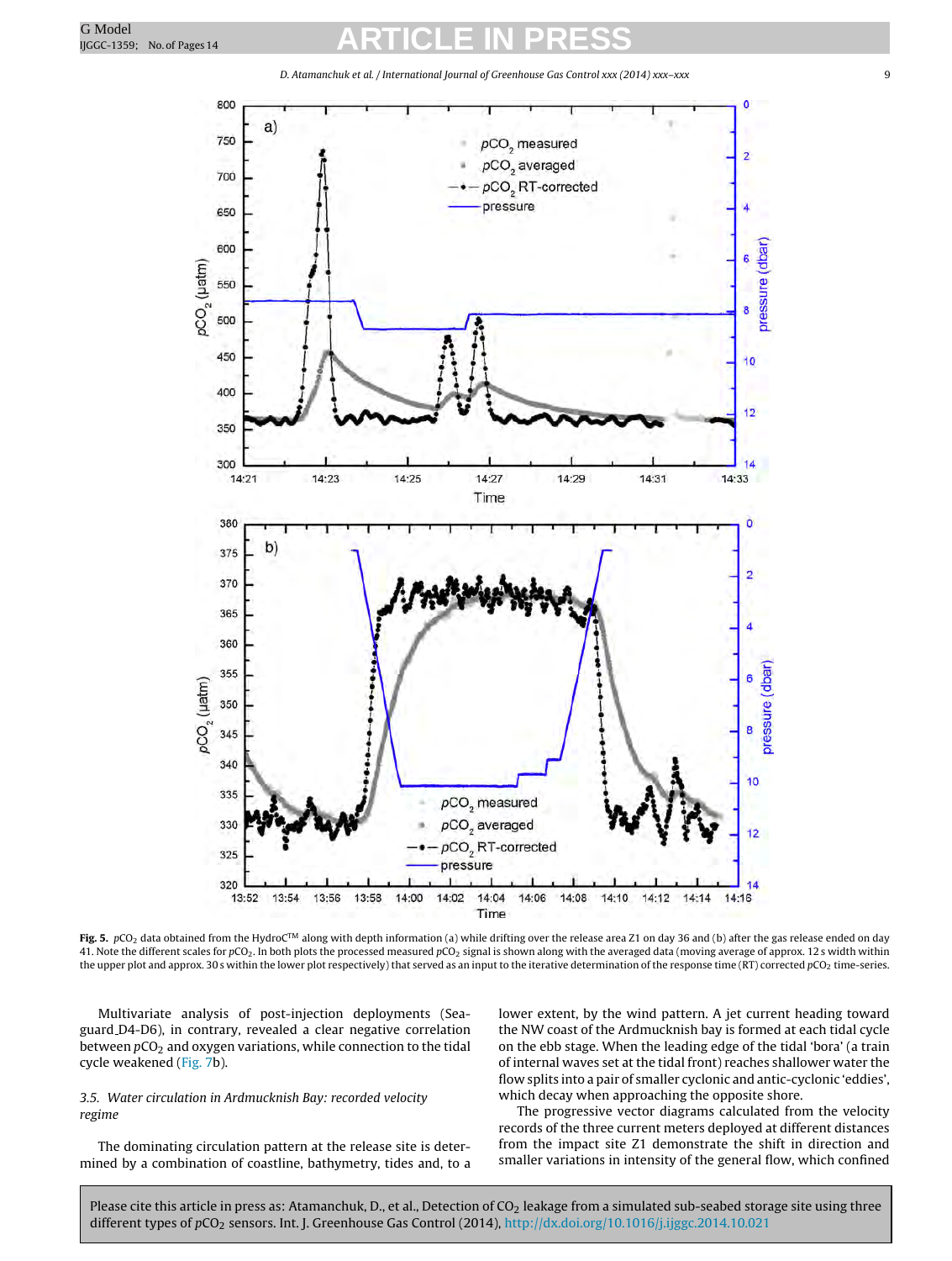10 D. Atamanchuk et al. / International Journal of Greenhouse Gas Control xxx (2014) xxx–xxx



**Fig. 6.** pCO<sub>2</sub> time-series recorded by optode during the release of CO<sub>2</sub> and until the recovery (shaded area) of the water column. Water samples pCO<sub>2</sub> values derived from<br>DIC/A<sub>T</sub> (yellow) and measured by HydroC™ 1 m understanding of recovery pattern shown by pCO<sub>2</sub> optode. Shaded area shows recovery period in the water column. (For interpretation of the references to colour in this figure legend, the reader is referred to the web version of this article.)

in time with the relocation of the instruments ([Fig.](#page-10-0) 8a and [Table](#page-4-0) 2). The changes in the circulation pattern and velocity records also correlated with wind velocities maps at 10 m height over Ardmucknish Bay (Supplementary material).

Long-term deployment data from the RCMs and Seaguard® (June 6th–October 28th) confirmed what was found with the short-term record analyses: at Z4 the velocity vector rotation was predominantly counter clockwise (CCW) cyclonic. At both the near source sites Z3 and Z1, the velocity vector rotation was clockwise (CW) anti-cyclonic.

The Seaguard® current profiler registered several occasions with sudden changes in the main flow. Between July 5th and July 27th the flow was predominantly towards NE. On July 28th it changed its direction by ∼180◦ towards SW until July 31st. From August 1st to August 12th it changed again towards ENE gradually veering towards E. From the recorded  $pCO<sub>2</sub>$  time-series [\(Fig.](#page-7-0) 4a) it is seen that the latter change in circulation coincided in time with the twostep elevation in  $pCO<sub>2</sub>$  values compared to the baseline.

### **4. Discussion**

### 4.1. Detection of  $CO<sub>2</sub>$  release

The QICS  $CO<sub>2</sub>$  release experiment proved to be challenging, but yet feasible in terms of chemically detecting the signal from and describing the distribution of the released  $CO<sub>2</sub>$ , escaping from the seabed into the overlying water column.

The distribution of gaseous and dissolved  $CO<sub>2</sub>$  in the water column was heterogeneous in both time and space during the release with bubble-streams regularly shifting location within the limited 'footprint' of the release [\(Cevaloglu](#page-12-0) et [al.,](#page-12-0) [in](#page-12-0) [this](#page-12-0) [issue\)](#page-12-0) and also varying in intensity with the hydrostatic pressure [\(Fig.](#page-6-0) 3a and b; [Blackford](#page-12-0) et [al.,](#page-12-0) [2014\).](#page-12-0) The complex hydrodynamic environment typical for coastal- and continental-shelf settings made it even more challenging to clearly capture the  $CO<sub>2</sub>$  signal of the injected gas.

Using standard techniques, such as occasional ship-based discrete water sampling, it was almost impossible to capture and describe established gradients in  $pCO<sub>2</sub>$ . Due to the lack of temporal coverage and low spatial precision water sampling appeared to be insufficient to detect the leakage of  $CO<sub>2</sub>$ , however it was required to quality assure and calibrate the  $pCO<sub>2</sub>$  optode and ISFET- $pCO<sub>2</sub>$  sensor in situ. Agreement between optode data and reference values from water samples confirmed stability and reliability of the  $pCO<sub>2</sub>$ optode measurements [\(Fig.](#page-7-0) 4a), and hence the robustness of this relative new technology.

Continuous in situ measurements in contrast to discrete sampling reflected the real dynamics and heterogeneity of  $pCO<sub>2</sub>$ distribution as a result of sub-seabed emissions during and after the actual release to the water column. Only 15% of the injected  $CO<sub>2</sub>$  escaped the sediment-water interface as gas bubbles at the



Fig. 7. Graphic representation of PLS model applied in multivariate analysis of the collected data: scatter plot of the Y (pCO<sub>2</sub> and oxygen) and X (T, salinity, tide) weights. Axes represent first (w  $\times$  c[1]) and second vector component (w  $\times$  c[2]) of the correlations between the variables. (a) Period with CO<sub>2</sub> release. (b) Period without CO<sub>2</sub> release. The plots show the relation between Y variables and X variables, and the relation within Y's and X's. Points in the opposite corners and distanced far away from origo (centre point – crossing of the axes) indicate strong negative correlation between the variables. Points that are closer to the centre have weaker influence on the model.

<span id="page-9-0"></span>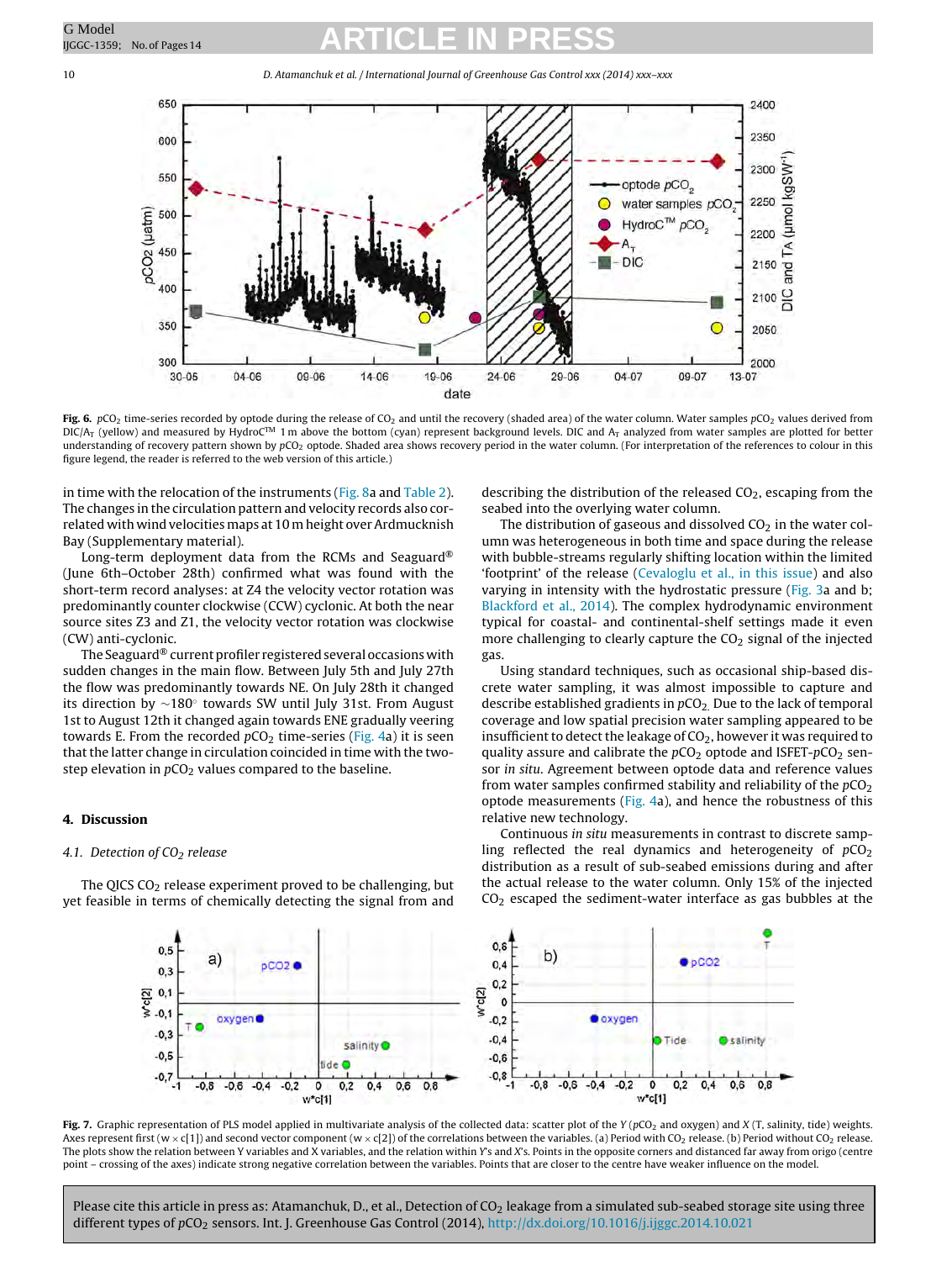D. Atamanchuk et al. / International Journal of Greenhouse Gas Control xxx (2014) xxx-xxx 11

<span id="page-10-0"></span>

Fig. 8. Predominant water flow direction recorded by the current meters: (a) details of Seaguard® data and (b) overview of Seaguard®and RCM9 instruments deployed in Ardmucknish Bay in May/June–October 2012. Dates indicate relocation/redeployment of the instrument or change in flow direction. The red oval at (a) indicate the change in flow direction between August 1st and August 12th. Three-daily average wind direction from the Dunstaffnage weather station is indicated with green arrows (For interpretation of the references to colour in this figure legend, the reader is referred to the web version of this article.).

highest injection rate (210 kg CO<sub>2</sub> d<sup>-1</sup>); with the remaining 85% still captured within the sediments, either as gas bubbles or dissolved in the porewater [\(Blackford](#page-12-0) et [al.,](#page-12-0) [2014\).](#page-12-0) These numbers are consistent with some estimates of chronic  $CO<sub>2</sub>$  leakages, e.g. via abandoned well bores. The released amounts of  $CO<sub>2</sub>$  are a small fraction of what can be expected during real-life acute leaks minding realistic sizes of potential CCS. Nevertheless, the horizons of sharp concentration gradients are detectable by means of high-temporal observations of  $pCO<sub>2</sub>$  evolution at different levels above the bottom and different distances from the emission site.

In close vicinity to the pockmarks, i.e. where the gas bubble streams enter the water column, tidally driven oscillations in the  $pCO<sub>2</sub>$  had the highest amplitude as detected by the ISFET- $pCO<sub>2</sub>$  sensor. Dissolution of gas bubbles as they ascend in the water column was described to control distribution of  $pCO<sub>2</sub>$  in a vertical plane ([Dissanayake](#page-12-0) et [al.,](#page-12-0) [2012;](#page-12-0) [Dewar](#page-12-0) et al., [2013\).](#page-12-0) Elevated  $pCO<sub>2</sub>$  values in the near-bottom masses were further enhanced by mixing of  $CO<sub>2</sub>$ -saturated pore water, which escapes from pockmarks together with the gas stream. As a result, observed  $pCO<sub>2</sub>$  peaks reached up to  $1250\,\mu$ atm at low tide with occasional values of  $\sim$ 1600  $\mu$ atm. Weak bottom currents and density gradients prevented efficient mixing and restricted upwelling of the denser  $CO<sub>2</sub>$  saturated bottom water in favour of horizontal spreading.

At 30 cm above the seafloor, the  $pCO<sub>2</sub>$  optode registered peak concentrations of 580  $\mu$ atm and a horizontal gradient equal to  $\pm$  80–100  $\mu$ atm pCO<sub>2</sub> after relocation for  $\sim$ 1 m [\(Fig.](#page-6-0) 3c). This was interpreted as evidence of strong spatial variability at the release site where the outflowing gas could take different routes through the water column depending on the variable hydrography and/or re-establishing of gas chimneys with a new tidal cycle. After the Seaguard® was moved some of the tidal night-time peaks in oxygen became more distinguished confirming that water column conditions changed after relocation ([Fig.](#page-6-0) 3c).

Occasional  $pCO<sub>2</sub>$  peaks with high values in the order of 540–740 µatm, detected during 2D-mapping of the release site with the HydroC<sup>TM</sup> sensor [\(Fig.](#page-8-0) 5a), pointed on the existence of microenvironments around each focused bubble stream, similar to what is observed in a close vicinity to pockmarks. The 'footprint' area of ∼30 m in diameter was verified by Hydro $C^{TM}$  when drifting over Z1 ([Fig.](#page-8-0) 5a). Since at the given vessel speed of ∼0.1 knts a temporal interval of 1 min correlates with a spatial extend of

<sup>∼</sup><sup>3</sup> m, <sup>10</sup> min interval in-between the peaks detected by HydroCTM [\(Fig.](#page-8-0) 5a) translates into ∼30 m long area of the transect. This indicated dispersion in the water column, which was limited to the restricted area of focused flow of  $CO<sub>2</sub>$  bubble plumes, although with a slightly shifting position controlled by tidal conditions and hydrography. In this context, high temporal resolution  $pCO<sub>2</sub>$  data and response time correction algorithms as applied within the profiling and drifting measurements of the Hydro $C^{TM}$  proved to be a useful and powerful observation method. Distinct  $pCO<sub>2</sub>$  peaks on a sub minute time scale with recoveries back to baseline in between could be obtained ([Fig.](#page-8-0) 5a) as well as depth profiles clarified ([Fig.](#page-8-0) 5b).

Increasing flow rates appeared to have minor influence on the baseline values from optode and ISFET- $pCO<sub>2</sub>$  except at the very end when the flow rates were finally increased to  $210 \text{ kg } CO<sub>2</sub>$  $d^{-1}$ . The intensified CO<sub>2</sub> flow from the seabed further enhanced stratification of the water column, resulting in more pronounced differences in baseline values recorded ∼3 and ∼30 cm above the seafloor, i.e. 1200 and 570 µatm, respectively. The values measured ∼3 cm above the bottom seemed to represent a microenvironment created by a gas chimney at the pockmark, rather than background  $pCO<sub>2</sub>$  value in the water column. The seismic data confirmed that gas chimneys were fully developed all the way up to the sediment–water interface only towards the end of the release phase [\(Cevatoglu](#page-12-0) et [al.,](#page-12-0) [in](#page-12-0) [this](#page-12-0) [issue\).](#page-12-0) The higher, but narrower peaks were observed during spring tides and lower, but broader peaks during neap tides. In the latter case the difference in hydrostatic pressure was lower, which allowed  $pCO<sub>2</sub>$  peaks to fully develop in-between the tidal changes.

Observations and measurements done in this study are unique in that it was a first attempt to assess the impacts of purposefully released  $CO<sub>2</sub>$  in the water column by imitating real-life leakages from CCS. A natural analogue of 'failed' CCS, Panarea site, Southern Italy, is well described in terms of the impacts of leaked  $CO<sub>2</sub>$ on seawater chemistry ([Pearce](#page-12-0) et [al.,](#page-12-0) [2014\).](#page-12-0) The natural release of CO2, however, is occurring in much larger quantities than the controlled  $CO<sub>2</sub>$  release within the QICS. Observed peak concentrations in order of 1600 µatm in this study, are much smaller compared to peak concentrations of 4.5%  $CO<sub>2</sub>$  (or 45000  $\mu$ atm) at Panarea. Baseline pCO<sub>2</sub> values of  $\sim$ 2000  $\mu$ atm and  $\sim$ 6000  $\mu$ atm were observed right above the epicentre at Panarea site at moderate and high  $CO<sub>2</sub>$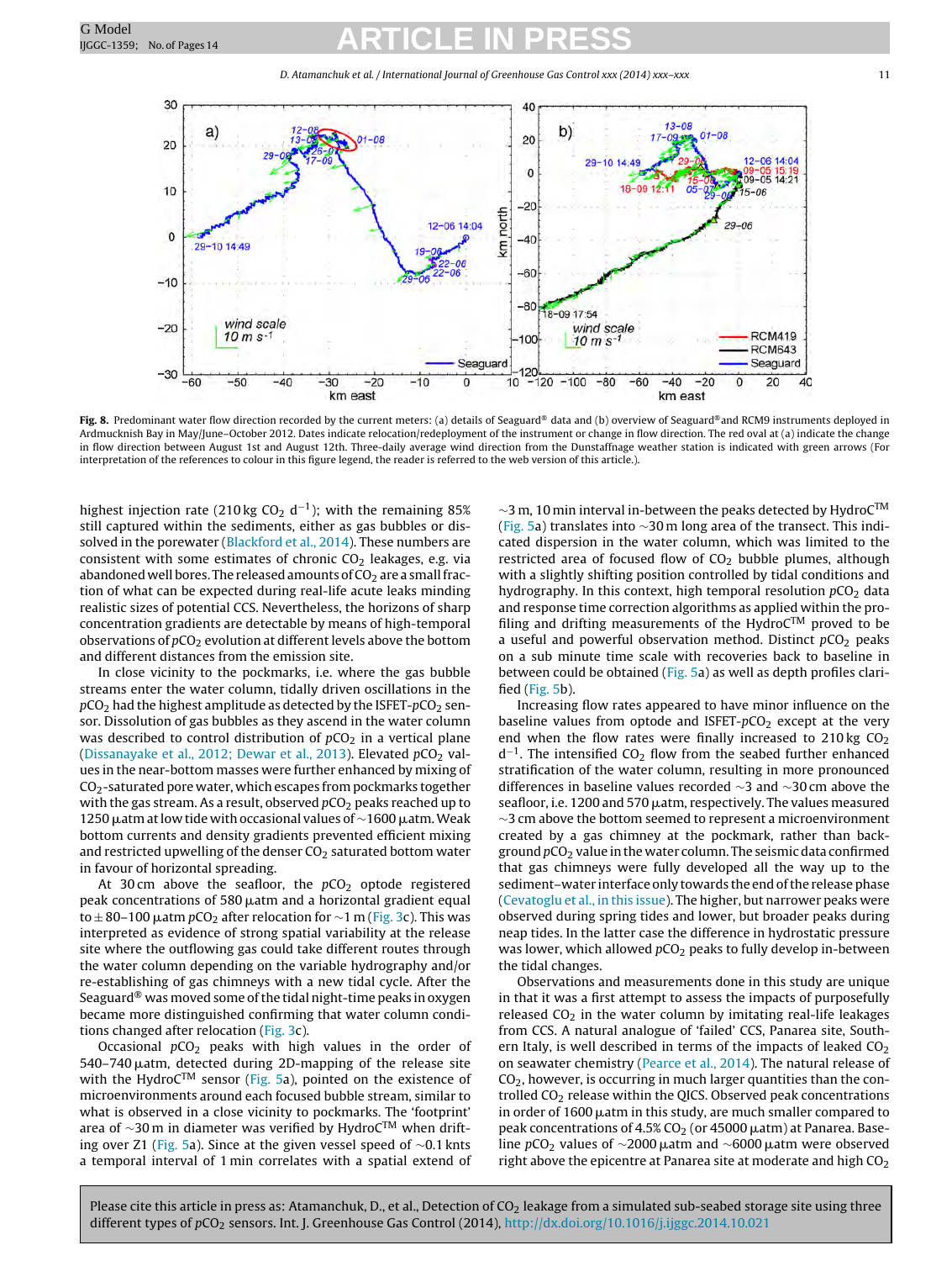12 D. Atamanchuk et al. / International Journal of Greenhouse Gas Control xxx (2014) xxx–xxx

flux rates, respectively. Higher  $CO<sub>2</sub>$  fluxes facilitated much stronger vertical and horizontal gradients of  $pCO<sub>2</sub>$  distribution, which could be detected, unlike during the QICS experiment, by means of discrete water sampling along the transect. Observations of natural CO2 leaking sites emphasize the effect of seasonal variability and hydrography both on concentration and distribution of  $CO<sub>2</sub>$  gas in the water column [\(Pearce](#page-12-0) et [al.,](#page-12-0) [2014\),](#page-12-0) which have to be taken into consideration when designing a suitable monitoring strategy for future CCS.

### 4.2. Recovery after  $CO<sub>2</sub>$  release

After the gas release was shut off,  $pCO<sub>2</sub>$  in the bottom water recovered within 7 days according to the  $pCO<sub>2</sub>$  optode. The towed  $HydroC<sup>TM</sup>$  measurements, 1 m above the bottom on day 41, did not show any areas of elevated  $pCO<sub>2</sub>$  either. A gradual build-up of DIC and  $A_T$  in the water column was tracked by simultaneous decrease of  $pCO<sub>2</sub>$  levels for ∼1 week after the termination of the release, where after all three parameters seemed to have reached equilibrium [\(Fig.](#page-9-0) 6).

Observed changes in carbonate chemistry are presumably a combination of natural forcing and flux out of the sediment, where the highest DIC concentrations were measured in the near-surface sediments after the injection was stopped [\(Blackford](#page-12-0) et [al.,](#page-12-0) [2014;](#page-12-0) [Lichtschlag](#page-12-0) et [al.,](#page-12-0) [in](#page-12-0) [this](#page-12-0) [issue\).](#page-12-0) Pore water concentrations of DIC and  $A_T$  remained high even though the water column data indicated full recovery at day 41. The pore water chemistry (DIC and  $A_T$ ) had returned to background concentrations three weeks after the termination of the  $CO<sub>2</sub>$  release, most likely through precipitation of  $CaCO<sub>3</sub>$  or through physical or biological advection of pore waters [\(Blackford](#page-12-0) et [al.,](#page-12-0) [2014\).](#page-12-0)

Data from the ISFET- $pCO_2$  sensor indicated low values and a fast (<2 days) recovery pattern, which is further discussed in [Shitashima](#page-12-0) et [al.](#page-12-0) [\(in](#page-12-0) [this](#page-12-0) [issue\).](#page-12-0)

### 4.3. Multivariate data analysis

The multivariate analysis of data turned out to be an efficient tool in distinguishing between periods with and without anthropogenic release. It was shown that in highly dynamic waters like Ardmucknish Bay natural variability is comparable in its levels of  $pCO<sub>2</sub>$  variation with the effects of an external  $CO<sub>2</sub>$  source [\(Fig.](#page-7-0) 4a). Natural forcing, such as biological respiration and exchange of water masses, may be a stronger factor in carbonate system dynamics than the effect of a small acute  $CO<sub>2</sub>$  release. We addressed this problem by applying a multivariate analysis technique and looked specifically for the strongest correlation. During the  $CO<sub>2</sub>$  release phase, the strongest dependence was found between peaks in  $pCO<sub>2</sub>$ and low tide – which agreed with the observations of lack of bubble streams during high tide. During the recovery phase, however, multivariate analysis indicated strong negative correlation between the variations of  $pCO<sub>2</sub>$  and oxygen, implying that natural factors were now driving the changes in concentrations of these two gases. The external source of  $CO<sub>2</sub>$  was breaking the natural correlation between  $pCO<sub>2</sub>$  and oxygen.

#### 4.4. Hydrographical conditions

In general, the circulation in Ardmucknish Bay is tidally driven and the influence of tidal circulation was significant on all the measured parameters. In addition the water depth at the release site was ca. 10–12 m, allowing light penetration all the way to the bottom. This led to enhanced oxygen variations due to benthic activity: primary production and super saturation of oxygen in bottom water during spring/summer days, and respiration during nights, which consumes oxygen ([Fig.](#page-7-0) 4a).

From the observations of  $pCO<sub>2</sub>$ , main current velocity and velocity vector rotation data, we can conclude that a change in flow direction at Z1 could (a) enhance/inhibit clockwise (CW) anticyclonic velocity rotation, and (b) affect water renewal at the site. If the change in flow direction facilitates velocity rotation, this should result in quasi-stationary eddy-like structures, which decay and emerge with every tidal cycle. These structures may increase the normal residence time of water and hence increase level  $pCO<sub>2</sub>$  at the site. If the flow direction facilitates renewal of the water with each tidal cycle, this would counteract, in our case, the clockwise anti-cyclonic rotation so that normal eddies lose their velocity, and would stop the rise of  $pCO<sub>2</sub>$ . At the release site there were several periods of cyclonic circulation, e.g. in the beginning of August [\(Fig.](#page-10-0) 8b), which increased the water residence time, and led to occasional increases in  $pCO<sub>2</sub>$  levels.

### **5. Conclusions**

This work is focused on the technical challenges of detecting anthropogenic  $CO<sub>2</sub>$  leakages from a simulated sub-seabed  $CO<sub>2</sub>$  storage site using instrumentation installed in the overlying bottom water. Data provided by three different types of  $pCO<sub>2</sub>$  sensors in combination with other chemical and physical sensors measuring water column conditions are presented and discussed in this paper.

The results showed that the purposefully released  $CO<sub>2</sub>$  caused tidally-induced  $pCO<sub>2</sub>$  oscillations in the water column of Ardmucknish Bay in the order of 30–1250 µatm and resulted in a gradual build-up of the background level of pCO<sub>2</sub>, from 369  $\mu$ atm at the beginning up to  $\sim$ 570  $\mu$ atm close to the seafloor, when the observed gas flow at the sediment–water interface was the most intense, (i.e. at the injection rate of 220 kg CO<sub>2</sub> d<sup>-1</sup>). The release caused strong spatial heterogeneity of  $pCO<sub>2</sub>$  above the epicentre detected by (a) two sensors measuring within 1 m from each other, i.e. one optical  $pCO<sub>2</sub>$  and one ISFET- $pCO<sub>2</sub>$  sensor, (b) by comparing mentioned devices' data with a 2D horizontal  $pCO<sub>2</sub>$  map recorded by a third, NDIR-based  $pCO_2$  sensor, a HydroC<sup>TM</sup> CO<sub>2</sub>, and (c) by relocation of the  $pCO<sub>2</sub>$  optode during redeployment. Acidification as a result of  $CO<sub>2</sub>$  dissolution in the water column and the sediment was temporary; the recovery took <7 days and <22 days, respectively for water and sediment, until the system returned to its original natural state.

This study demonstrates that detection of  $CO<sub>2</sub>$  leakage from an anthropogenic storage site is possible, but challenging. An aspect of strong heterogeneity of the distribution of the  $CO<sub>2</sub>$  gas bubble stream and of the associated dissolved  $CO<sub>2</sub>$  species should be taken into consideration as well as a localized 'footprint' of the release as detected in the study.

CCS would most likely be situated at deeper sites with less variable water conditions than at the hydrographically complex system of Ardmucknish Bay. Working in Ardmucknish Bay introduced an additional challenge by bringing more uncertainty to identifying changes associated with  $CO<sub>2</sub>$  leakages in contrary to those associated with natural coastal processes. However, CCS might as well happen at the shelves and pipelines will transverse the shore and coastal regions, initially in very shallow water with the conditions similar to this study. At identified CCS sites with minor currents, small tidal influences and moderate gas fluxes through a larger seabed area one should expect more pronounced effects of  $CO<sub>2</sub>$ leaks in the form of an increased background  $pCO<sub>2</sub>$  level and less pronounced gradients close to the leak. Hence, the detection with permanently deployed sensors measuring  $pCO<sub>2</sub>/pH/O<sub>2</sub>$  with high sensitivity is suggested as a feasible solution for the targeted areas near the hotspots, such as injection wells, pipelines, and other places of higher risks (e.g. known faults). Depending on the size of the sub-seabed geological storage, a few AUV or towed systems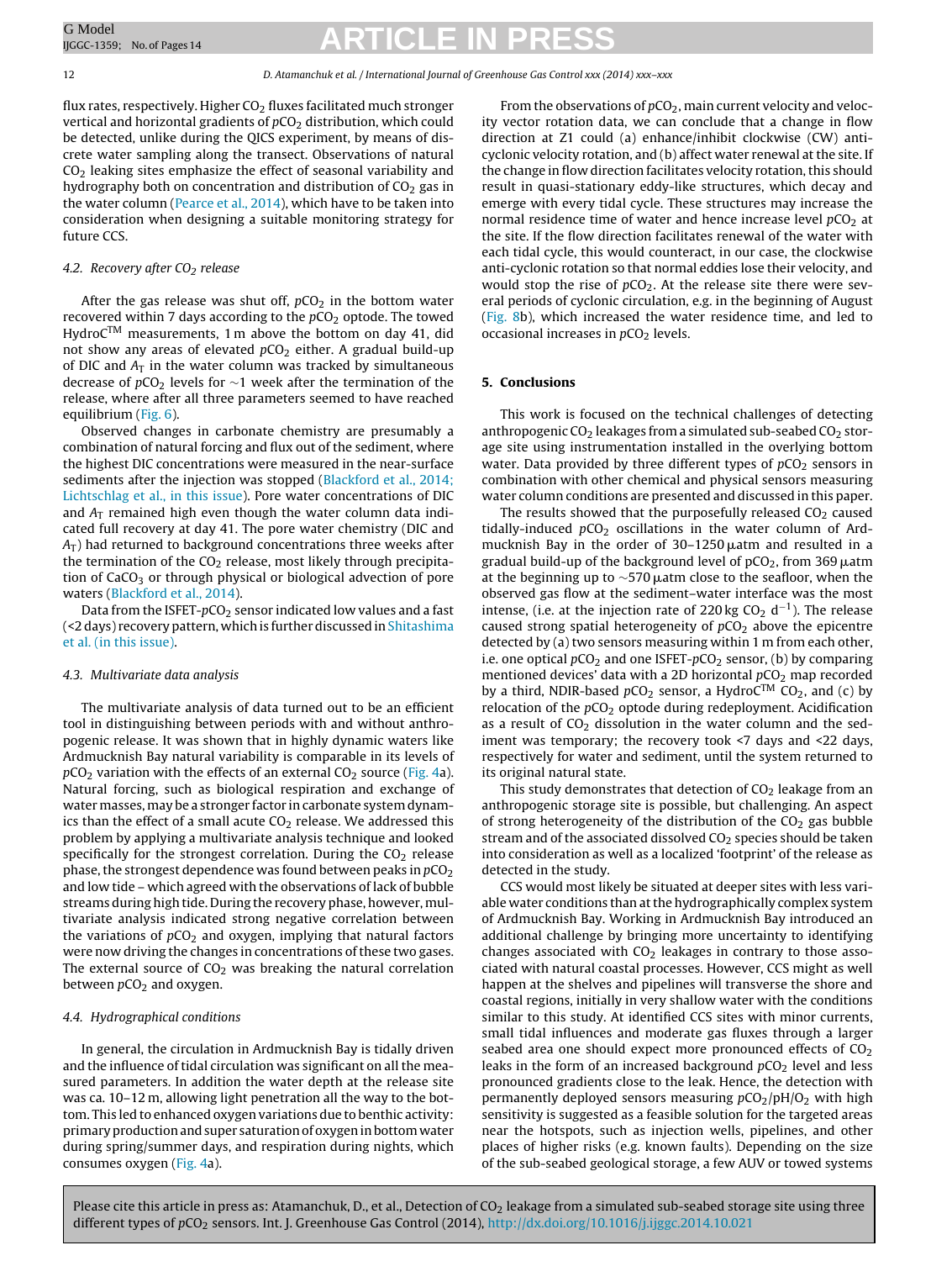#### D. Atamanchuk et al. / International Journal of Greenhouse Gas Control xxx (2014) xxx–xxx 13

<span id="page-12-0"></span>equipped with sensor packages, described in this paper and in Blackford et al. (2014), should be deployed to scan larger areas on regular intervals. As highlighted in this study, response time of the instruments should be carefully addressed by introducing a correction for signal variation over time. This is applicable for both fixed and movable monitoring platforms. Treatment of incoming data and further assessing the probability of leakage should be done on-line in a framework of multivariate data analysis. This approach decreases risks of misinterpretation of the data caused by e.g. confusing natural variability with an actual leakage.

Considerations listed above are based on the results from this study and well-known facts about biogeochemistry of the water column and sediments, and should not be applied directly for designing the monitoring strategies for CCS in general. In contrary, our results emphasize the necessity of a unique approach to each potential storage site depending on e.g. water depth, bathymetry, etc., and solid knowledge about hydrological and biogeochemical conditions before the storage becomes operational.

### **Acknowledgements**

This work was financially supported by SENSEnet (International sensor development network) – a Marie Curie Initial Training Network (ITN) funded by the European Commission Seventh Framework Program under contract number PITN-GA-2009-237868. We thank the UK National Environmental Research Council (NERC) and Scottish Government for kindly providing funding to the QICS project (NE/H013911/1). We also acknowledge the Lochnell Estate and Tralee Bay Holiday Park for providing on land site access, the divers at the National Facility of Scientific Diving (NFSD) and the crew on R/V Seol Mara at SAMS for deploying and recovering the instruments. We would like to thank Rachael James and Doug Connelly from the National Oceanography Centre (NOC) in Southampton for seawater sample analysis of DIC and  $A_T$  as well as providing background CTD and currents data for the modelling.

### **Appendix A. Supplementary data**

Supplementary data associated with this article can be found, in the online version, at [doi:10.1016/j.ijggc.2014.10.021](http://dx.doi.org/10.1016/j.ijggc.2014.10.021).

#### **References**

- Aleynik, D., Stahl, H., Inall, M., 2012. The HYPOX D2.4 Report on oxygen dynamics in silled basins and its dependence on boundary conditions (accessed 05.06.13.).
- Atamanchuk, D., Tengberg, A., Thomas, P.J., Hovdenes, J., Apostolidis, A., Huber, C., et al., 2014. Performance of a lifetime-based optode for measuring partial pressure of carbon dioxide in natural waters. Limnol. Oceanogr. Methods 12, 63–73, [http://dx.doi.org/10.4319/lom.2014.12.63.](dx.doi.org/10.4319/lom.2014.12.63)
- Blackford, J.C., Jones, N., Proctor, R., Holt, J., 2008. Regional scale impacts of distinct CO<sub>2</sub> additions in the North Sea. Mar. Pollut. Bull. 56 (8), 1461-1468, [http://dx.doi.org/10.1016/j.marpolbul.2008.04.048.](dx.doi.org/10.1016/j.marpolbul.2008.04.048)
- Blackford, J.C., Torres, R., Cazanave, P., Artioli, Y., 2013. Modelling dispersion of  $CO<sub>2</sub>$  plumes in sea water as an aid to monitoring and understanding ecological impact. Energy Procedia 37, 3379–3386, [http://dx.doi.org/10.1016/j.egypro.2013.06.226](dx.doi.org/10.1016/j.egypro.2013.06.226).
- Blackford, J.C., Stahl, H., Bull, J.M., Berges, B.J.P., Cevatoglu, M., Lichtschlag, A., et al., 2014. Detection and impacts of leakage from sub-seafloor deep geological carbon dioxide storage. Nat. Clim. Change 4, 1011–1016, [http://dx.doi.org/10.1038/ncilmate2381](dx.doi.org/10.1038/ncilmate2381).
- Brewer, P.G., 2003. [Direct](http://refhub.elsevier.com/S1750-5836(14)00352-1/sbref0030) [injection](http://refhub.elsevier.com/S1750-5836(14)00352-1/sbref0030) [of](http://refhub.elsevier.com/S1750-5836(14)00352-1/sbref0030) [carbon](http://refhub.elsevier.com/S1750-5836(14)00352-1/sbref0030) [dioxide](http://refhub.elsevier.com/S1750-5836(14)00352-1/sbref0030) [into](http://refhub.elsevier.com/S1750-5836(14)00352-1/sbref0030) [the](http://refhub.elsevier.com/S1750-5836(14)00352-1/sbref0030) [oceans.](http://refhub.elsevier.com/S1750-5836(14)00352-1/sbref0030) [In:](http://refhub.elsevier.com/S1750-5836(14)00352-1/sbref0030) [The](http://refhub.elsevier.com/S1750-5836(14)00352-1/sbref0030) [Car](http://refhub.elsevier.com/S1750-5836(14)00352-1/sbref0030)[bon](http://refhub.elsevier.com/S1750-5836(14)00352-1/sbref0030) [Dioxide](http://refhub.elsevier.com/S1750-5836(14)00352-1/sbref0030) [Dilemma:](http://refhub.elsevier.com/S1750-5836(14)00352-1/sbref0030) [Promising](http://refhub.elsevier.com/S1750-5836(14)00352-1/sbref0030) [Technologies](http://refhub.elsevier.com/S1750-5836(14)00352-1/sbref0030) [and](http://refhub.elsevier.com/S1750-5836(14)00352-1/sbref0030) [Policies.](http://refhub.elsevier.com/S1750-5836(14)00352-1/sbref0030) National Academies [Press,](http://refhub.elsevier.com/S1750-5836(14)00352-1/sbref0030) [Washington,](http://refhub.elsevier.com/S1750-5836(14)00352-1/sbref0030) [D.C.,](http://refhub.elsevier.com/S1750-5836(14)00352-1/sbref0030) [pp.](http://refhub.elsevier.com/S1750-5836(14)00352-1/sbref0030) [43](http://refhub.elsevier.com/S1750-5836(14)00352-1/sbref0030)–[51.](http://refhub.elsevier.com/S1750-5836(14)00352-1/sbref0030)
- Brewer, P.G., Peltzer, E.T., Aya, I., Haugan, P., Bellerby, P., Yamane, K., et al., 2004. Small scale field study of an ocean  $CO<sub>2</sub>$  plume. J. Oceanogr. 60, 751-758, [http://dx.doi.org/10.1007/s10872-004-5767-9](dx.doi.org/10.1007/s10872-004-5767-9).
- Caramanna, G., Voltattorni, N., Maroto-Valer, M., 2011. Is Panarea Island a valid and cost-effective natural laboratory for the development of detection and monitoring techniques for submarine  $CO<sub>2</sub>$  seepage? Greenh. Gases: Sci. Technol. 1 (3), 200–210, [http://dx.doi.org/10.1002/ghg.28.](dx.doi.org/10.1002/ghg.28)
- Cevatoglu, M., Bull, J.M., Vardy, M.E., Gernon, T.M., Wright, I.C., Long, D. First controlled sub-seabed CO<sub>2</sub> release experiment in Ardmucknish Bay, Oban: Insights

into gas migration pathways from seismic reflection data and impacts on sediment physical properties (in this issue).

- Chen, C., Liu, H., Beardsley, R.C., 2003. An unstructured grid, finite-volume, three dimensional, primitive equations ocean model: application to coastal ocean and estuaries. J. Atmos. Ocean. Technol. 20, 159–186, [http://dx.doi.org/10.1175/1520-0426\(2003\)020<0159:AUGFVT>2.0.CO;2.](dx.doi.org/10.1175/1520-0426(2003)020<0159:AUGFVT>2.0.CO;2)
- Dewar, M., Wei, W., McNeil, D., Chen, B., 2013. Small-scale modelling of the physiochemical impacts of  $CO<sub>2</sub>$  leaked from sub-seabed reservoirs or pipelines within the North Sea and surrounding waters. Mar. Pollut. Bull.  $73(2)$ , 504-515, [http://dx.doi.org/10.1016/j.marpolbul.2013.03.005](dx.doi.org/10.1016/j.marpolbul.2013.03.005).
- Dickson, A.G., Afghan, J.D., Anderson, G.C., 2003. Reference materials for oceanic  $CO<sub>2</sub>$  analysis: a method for the certification of total alkalinity. Mar. Chem. 80, 185–197, [http://dx.doi.org/10.1016/S0304-4203\(02\)00133-0](dx.doi.org/10.1016/S0304-4203(02)00133-0).
- Dissanayake, A., DeGraff, J.A., Yapa, P.D., Nakata, K., Ishihara, Y., Yabe, I., 2012. Modelling the impact of  $CO<sub>2</sub>$  releases in Kagoshima Bay, Japan. J. Hydro-Environ. Res. 6 (3), 195–208, [http://dx.doi.org/10.1016/j.jher.2012.02.001](dx.doi.org/10.1016/j.jher.2012.02.001).
- Fiedler, B., Fietzek, P., Vieira, N., Silva, P., Bittig, H.C., Körtzinger, A., 2013. In situ CO<sub>2</sub> and O2 measurements on a profiling float. J. Atmos. Ocean. Technol. 30, 112–126, [http://dx.doi.org/10.1175/JTECH-D-12-00043.1](dx.doi.org/10.1175/JTECH-D-12-00043.1).
- Fietzek, P., Fiedler, B., Steinhoff, T., Körtzinger, A., 2014. In situ quality assessment of a novel underwater  $pCO<sub>2</sub>$  sensor based on membrane equilibration and NDIR spectrometry. J. Atmos. Ocean. Technol. 31 (1), 181–196, [http://dx.doi.org/10.1175/JTECH-D-13-00083.1](dx.doi.org/10.1175/JTECH-D-13-00083.1).
- Gough, C., Shackley, S., (Eds.), 2005. An integrated assessment of carbon dioxide capture and storage in the UK, Tyndall Centre Tech. Rpt. 47 http://www.tyndall.ac.uk/sites/default/files/t2 21.pdf..
- Hall-Spencer, J.M., Rodolfo-Metalpa, R., Martin, S., Ransome, E., Fine, M., Turner, S.M., et al., 2008. Volcanic carbon dioxide vents show ecosystem effects of ocean acidification. Nature 454, 96–99, [http://dx.doi.org/10.1038/nature07051.](dx.doi.org/10.1038/nature07051)
- Haszeldine, R.S., 2009. Carbon capture and storage: how green can black be? Science 325 (5948), 1647–1652, [http://dx.doi.org/10.1126/science.1172246.](dx.doi.org/10.1126/science.1172246)
- Jeong, S., Sato, T., Chen, B., Tabeta, S., 2010. Numerical simulation on multi-scale diffusion of CO<sub>2</sub> injected in the deep ocean in a practical scenario. Int. J. Greenh. Gas Control 4 (1), 64–72, [http://dx.doi.org/10.1016/j.ijggc.2009.09.021.](dx.doi.org/10.1016/j.ijggc.2009.09.021)
- Kano, Y., Sato, T., Kita, J., Hirabayashi, S., Tabeta, S., 2009. Model prediction on the rise of  $pCO<sub>2</sub>$  in uniform flows by leakage of  $CO<sub>2</sub>$  purposefully stored under the seabed. Int. J. Greenh. Gas Control 3 (5), 9, [http://dx.doi.org/10.1016/j.ijggc.2009.03.004](dx.doi.org/10.1016/j.ijggc.2009.03.004).
- Kano, Y., Sato, T., Kita, J., Hirabayashi, S., Tabeta, S., 2010. Multi-scale modelling of CO2 dispersion leaked from seafloor off the Japanese coast. Mar. Pollut. Bull. 60 (2), 215–224, [http://dx.doi.org/10.1016/j.marpolbul.2009.09.024](dx.doi.org/10.1016/j.marpolbul.2009.09.024).
- Kirkwood, W., Graves, D., Conway, M., Pargett, D., Scholfield, J., Walz, P., et al., 2005. Engineering development of the free ocean  $CO<sub>2</sub>$  enrichment (FOCE) experiment. MTS/IEEE Oceans, [http://dx.doi.org/10.1109/OCEANS.](dx.doi.org/10.1109/OCEANS. 2005. 1640013) 2005. 1640013 (MTS/IEEE #050304–93).
- Kirkwood, W., Peltzer, E.T., Walz, P., Brewer, P., 2009. Cabled observatory technology for ocean acidification research. Ocean 2009—Eur. 1 (6), 11–14, [http://dx.doi.org/10.1109/OCEANSE.](dx.doi.org/10.1109/OCEANSE. 2009.5278337) 2009.5278337.
- Lewis, E., Wallace, D.W.R., 1998. [Program](http://refhub.elsevier.com/S1750-5836(14)00352-1/sbref0120) [Developed](http://refhub.elsevier.com/S1750-5836(14)00352-1/sbref0120) [for](http://refhub.elsevier.com/S1750-5836(14)00352-1/sbref0120) [CO2](http://refhub.elsevier.com/S1750-5836(14)00352-1/sbref0120) [System](http://refhub.elsevier.com/S1750-5836(14)00352-1/sbref0120) [Calculations.](http://refhub.elsevier.com/S1750-5836(14)00352-1/sbref0120) [Carbon](http://refhub.elsevier.com/S1750-5836(14)00352-1/sbref0120) [Dioxide](http://refhub.elsevier.com/S1750-5836(14)00352-1/sbref0120) [InformationAnalysis](http://refhub.elsevier.com/S1750-5836(14)00352-1/sbref0120) [Center,](http://refhub.elsevier.com/S1750-5836(14)00352-1/sbref0120) [Oak](http://refhub.elsevier.com/S1750-5836(14)00352-1/sbref0120) [Ridge](http://refhub.elsevier.com/S1750-5836(14)00352-1/sbref0120) [National](http://refhub.elsevier.com/S1750-5836(14)00352-1/sbref0120) [Laboratory,](http://refhub.elsevier.com/S1750-5836(14)00352-1/sbref0120) [U.S.](http://refhub.elsevier.com/S1750-5836(14)00352-1/sbref0120) [Department](http://refhub.elsevier.com/S1750-5836(14)00352-1/sbref0120) [of](http://refhub.elsevier.com/S1750-5836(14)00352-1/sbref0120) [Energy,](http://refhub.elsevier.com/S1750-5836(14)00352-1/sbref0120) [Oak](http://refhub.elsevier.com/S1750-5836(14)00352-1/sbref0120) [Ridge](http://refhub.elsevier.com/S1750-5836(14)00352-1/sbref0120) [\(TN\)](http://refhub.elsevier.com/S1750-5836(14)00352-1/sbref0120) [\(ORNL/CDIAC-105\).](http://refhub.elsevier.com/S1750-5836(14)00352-1/sbref0120)
- Lichtschlag, A., James, R.H., Stahl, H., Connelly, D. Effect of a controlled sub-seabed release of CO<sub>2</sub> on the biogeochemistry of shallow marine sediments, their porewaters, and the overlying water column (in this issue).
- Martz, T.R., Connery, J.G., Johnson, K.S., 2010. Testing the Honeywell Durafet® for seawater pH applications. Limnol. Oceanogr. Methods 8, 172–184, [http://dx.doi.org/10.4319/lom.2010.8.172](dx.doi.org/10.4319/lom.2010.8.172).
- Miloshevich, L.M., Paukkunen, A., Vömel, H., Oltmans, S.J., 2004. Development and validation of a time-lag correction for vaisala radiosonde humidity measurements. J. Atmos. Ocean. Technol. 21 (9), 1305–1327, [http://dx.doi.org/10.1175/1520-0426\(2004\)021<1305:DAVOAT>2.0.CO;2.](dx.doi.org/10.1175/1520-0426(2004)021<1305:DAVOAT>2.0.CO;2)
- Pearce, J., Blackford, J., Beaubien, S., Foekema, E., Gemeni, V., Gwosdz, S., et al., 2014. [A](http://refhub.elsevier.com/S1750-5836(14)00352-1/sbref0140) [guide](http://refhub.elsevier.com/S1750-5836(14)00352-1/sbref0140) [to](http://refhub.elsevier.com/S1750-5836(14)00352-1/sbref0140) [potential](http://refhub.elsevier.com/S1750-5836(14)00352-1/sbref0140) [impacts](http://refhub.elsevier.com/S1750-5836(14)00352-1/sbref0140) [of](http://refhub.elsevier.com/S1750-5836(14)00352-1/sbref0140) [leakage](http://refhub.elsevier.com/S1750-5836(14)00352-1/sbref0140) [from](http://refhub.elsevier.com/S1750-5836(14)00352-1/sbref0140)  $CO<sub>2</sub>$  [storage.](http://refhub.elsevier.com/S1750-5836(14)00352-1/sbref0140) [D5.2b,](http://refhub.elsevier.com/S1750-5836(14)00352-1/sbref0140) [revision](http://refhub.elsevier.com/S1750-5836(14)00352-1/sbref0140) [5.](http://refhub.elsevier.com/S1750-5836(14)00352-1/sbref0140) **[EU](http://refhub.elsevier.com/S1750-5836(14)00352-1/sbref0140)** [project](http://refhub.elsevier.com/S1750-5836(14)00352-1/sbref0140) RISCS
- Saderne, V., Fietzek, P., Herman, P.M.J., 2013. Extreme variations of  $pCO<sub>2</sub>$  and pH in a macrophyte meadow of the Baltic Sea in summer: evidence of the effect of photosynthesis and local upwelling. PLoS One 8 (4), e62689, [http://dx.doi.org/10.1371/journal.pone.0062689.](dx.doi.org/10.1371/journal.pone.0062689)
- Shitashima, K., Kyo, M., 1998. [Application](http://refhub.elsevier.com/S1750-5836(14)00352-1/sbref0150) [of](http://refhub.elsevier.com/S1750-5836(14)00352-1/sbref0150) [chemical](http://refhub.elsevier.com/S1750-5836(14)00352-1/sbref0150) [sensor](http://refhub.elsevier.com/S1750-5836(14)00352-1/sbref0150) [to](http://refhub.elsevier.com/S1750-5836(14)00352-1/sbref0150) [oceanography](http://refhub.elsevier.com/S1750-5836(14)00352-1/sbref0150)—[development](http://refhub.elsevier.com/S1750-5836(14)00352-1/sbref0150) [of](http://refhub.elsevier.com/S1750-5836(14)00352-1/sbref0150) [deep](http://refhub.elsevier.com/S1750-5836(14)00352-1/sbref0150) [sea](http://refhub.elsevier.com/S1750-5836(14)00352-1/sbref0150) [pH](http://refhub.elsevier.com/S1750-5836(14)00352-1/sbref0150) [sensor](http://refhub.elsevier.com/S1750-5836(14)00352-1/sbref0150) [using](http://refhub.elsevier.com/S1750-5836(14)00352-1/sbref0150) [ISFET.](http://refhub.elsevier.com/S1750-5836(14)00352-1/sbref0150) [Chikyukagaku](http://refhub.elsevier.com/S1750-5836(14)00352-1/sbref0150) [\(Geochem.\)](http://refhub.elsevier.com/S1750-5836(14)00352-1/sbref0150) [15,](http://refhub.elsevier.com/S1750-5836(14)00352-1/sbref0150) [1](http://refhub.elsevier.com/S1750-5836(14)00352-1/sbref0150)–[11](http://refhub.elsevier.com/S1750-5836(14)00352-1/sbref0150) [\(in](http://refhub.elsevier.com/S1750-5836(14)00352-1/sbref0150) [Japanese](http://refhub.elsevier.com/S1750-5836(14)00352-1/sbref0150) [with](http://refhub.elsevier.com/S1750-5836(14)00352-1/sbref0150) [English](http://refhub.elsevier.com/S1750-5836(14)00352-1/sbref0150) [abstract\).](http://refhub.elsevier.com/S1750-5836(14)00352-1/sbref0150)
- Shitashima, K., Kyo, M., Koike, Y., Henmi, H., 2002. Development of in-situ pH sensor using ISFET. In: Proceedings of the 2002 International Symposium on Underwater Technology, [http://dx.doi.org/10.1109/UT.](dx.doi.org/10.1109/UT. 2002.1002403) 2002.1002403 (IEEE/02EX556:106–8).
- Shitashima, K., Maeda, Y., Koike, Y., Ohsumi, T., 2008. Natural analogue ofthe rise and dissolution of liquid  $CO<sub>2</sub>$  in the ocean. Int. J. Greenh. Gas Control 2 (1), 95-104, [http://dx.doi.org/10.1016/S1750-5836\(07\)00092-8](dx.doi.org/10.1016/S1750-5836(07)00092-8).
- Shitashima, K., 2010. Evolution of compact electrochemical in-situ pH-pCO2 sensor using ISFET-pH electrode. Oceans 1 (4), 20–23, [http://dx.doi.org/10.1109/OCEANS.](dx.doi.org/10.1109/OCEANS. 2010.5663782) 2010.5663782 (MTS/IEEE Seattle).
- Shitashima, K., Maeda, Y., Ohsumi, T., 2013. Development of detection and monitoring techniques of  $CO<sub>2</sub>$  leakage from seafloor in sub-seabed  $CO<sub>2</sub>$  storage. Appl. Geochem. 30, 114–124, [http://dx.doi.org/10.1016/j.apgeochem.2012.08.001.](dx.doi.org/10.1016/j.apgeochem.2012.08.001)
- Shitashima, K., Maeda, Y., Sakamoto, A. Detection and monitoring of leaked  $CO<sub>2</sub>$ through sediment, water column and atmosphere in sub-seabed CCS experiment (in this issue).